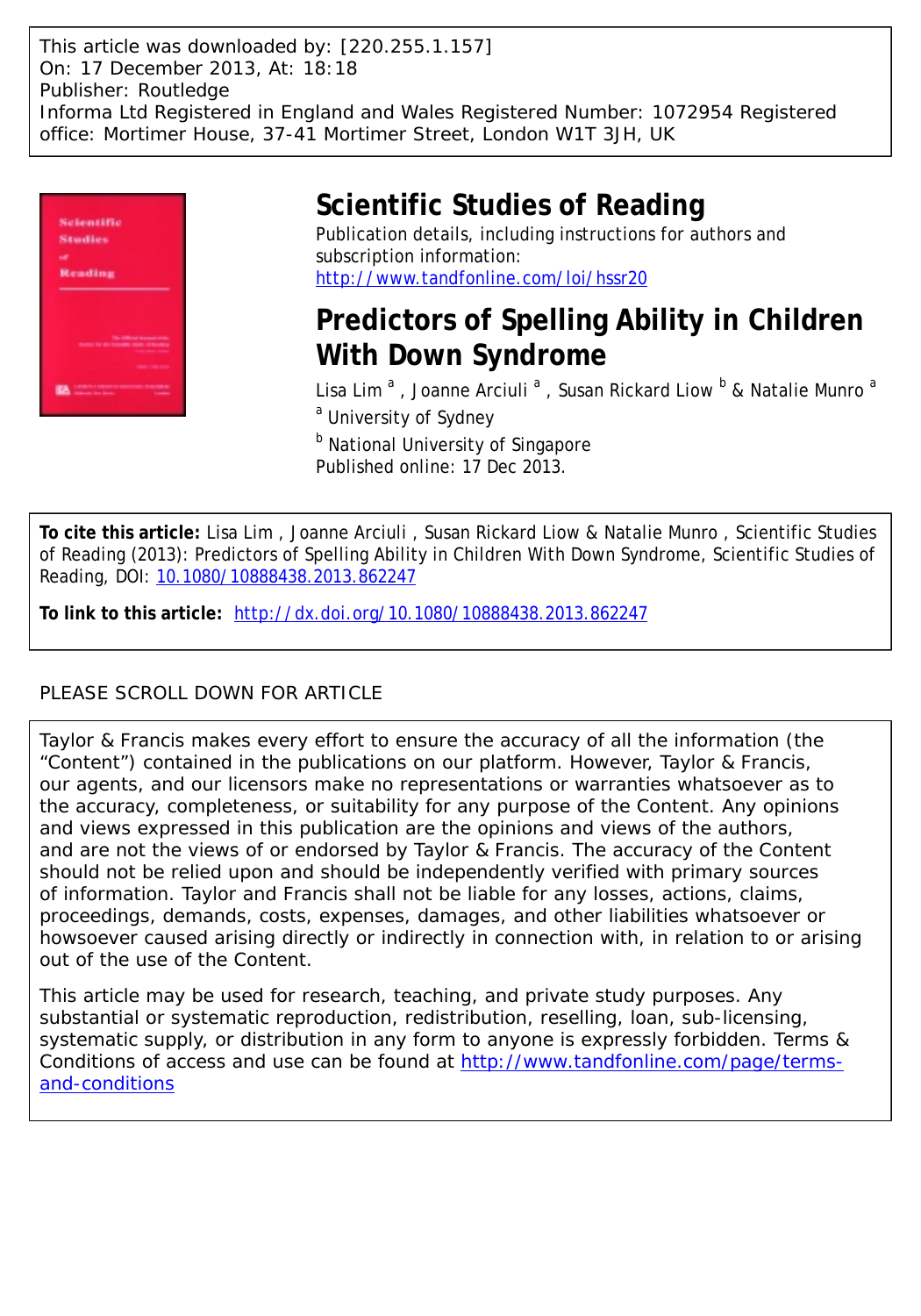

### Predictors of Spelling Ability in Children With Down Syndrome

Lisa Lim and Joanne Arciuli

*University of Sydney*

Susan Rickard Liow

*National University of Singapore*

Natalie Munro

*University of Sydney*

This study examined whether there are processing differences between children with Down syndrome (DS;  $n = 22$ ; 7 years 8 months to 13 years 10 months) and typically developing children (TD;  $n = 22$ ; 6 years 6 months to 10 years 10 months), matched for receptive vocabulary. The TD children performed better on tests of nonverbal intelligence (matrices), phonological awareness (sound deletion), and phonological short-term memory (digit span), as well as spelling accuracy (30 single words). Separate regression analyses revealed that nonverbal intelligence and phonological awareness were the best predictors of spelling accuracy for TD children, whereas receptive vocabulary and phonological short-term memory were the best predictors for children with DS. An examination of spelling errors suggested that although children with DS do use some phonological awareness during spelling, deficits in short-term memory appear to limit success. The implications of these results for intervention studies are briefly discussed.

Proficient reading and writing skills are important for social, academic and vocational success, and for quality of life (Buckley, 2001). There is a growing body of research on reading development in children with Down syndrome (DS; see Lemons & Fuchs, 2010, for review), but much less is known about their spelling acquisition. In this study, we examined the cognitive and linguistic processes that underpin spelling attempts made by children with DS compared to those made by typically developing (TD) younger children. Specifically, we addressed the question of whether children with DS use the same cognitive and linguistic processes during spelling as TD children. The answer to this question has implications for clinicians, educators, and researchers who seek to optimize literacy development in children with DS. Before describing the design of the present study, previous research on spelling acquisition in TD children and in children with DS is briefly summarized.

Correspondence should be sent to Lisa Lim, 83 Thong Soon Green, Singapore 787389. E-mail: llim3413@uni.sydney. edu.au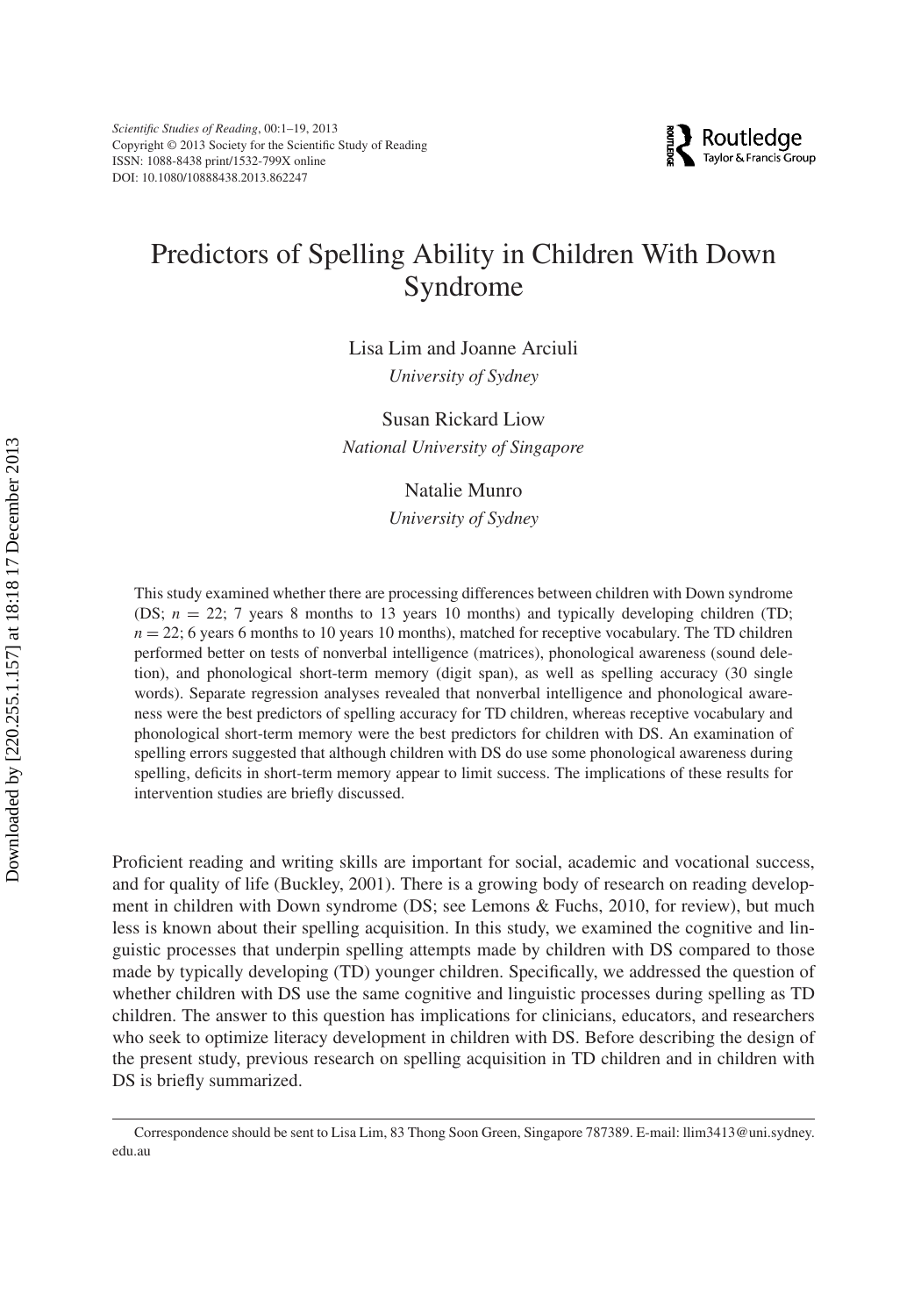#### SPELLING ACQUISITION IN TD CHILDREN

Phonological awareness has been shown to be a significant predictor of spelling ability. Phonological awareness abilities include blending, segmenting, and deletion, and the manipulation of different units at word level (such as "sun" and "flower" in *sunflower*), syllable level (such as "bee" in *beetle*), and phoneme level (such as /b/ in *bat*; see Gillon, 2004). The spelling errors of young TD children often reflect this kind of phonological knowledge (Caravolas, Hulme, & Snowling, 2001; Nation, 1997; Otaiba et al., 2010; Treiman, 1993; Treiman, Zukowski, & Richmond-Welty, 1995). In their kindergarten years, many TD children attempt to spell words using their knowledge of letter names, such as "you" as "u" or "see" as "c" (Bourassa & Treiman, 2001). Some beginners also spell words phonetically, such as "queen" spelt as "kwin" (Bosman & Van Orden, 1997). These kinds of spelling errors suggest that children employ phonological knowledge in their initial spelling attempts (Ehri, 2000). Performance on phonological awareness tasks, such as sound identification and sound deletion, are thus strong predictors of spelling achievement in TD school-aged children (Caravolas et al., 2001; MacDonald & Cornwall, 1995).

Strattman and Hodson's (2005) study of 75 children (aged 7 years 2 months to 9 years 2 months) revealed that the ability to manipulate phonemes accounted for more variance in spelling ability than any of the other predictors they examined. Nation and Hulme (1997) studied the spelling ability of 75 TD children from Year 1 to Year 4. Children were assessed on phonological awareness skills (rhyme categorisation, alliteration, onset-rime, and phoneme segmentation) and spelling. Their results showed that phoneme segmentation was the strongest predictor of spelling ability. Another study by MacDonald and Cornwall (1995) followed 24 TD children from preschool (5 to 6 years of age) to adolescence (16 to 17 years of age). These children were assessed on phoneme deletion skills as well as the spelling of single words. The authors found that early phoneme deletion skills significantly predicted spelling ability 11 years later.

Vaessen and Blomert (2013) investigated the role of phonological awareness, letter-sound matching skills, and rapid automatized naming in reading and spelling outcomes for 1,284 Dutch TD children from first grade to sixth grade. Of interest, although the relative importance of these variables changed over the course of children's literacy development, results indicated that only two of these variables were important for spelling (phonological awareness and letter-sound matching skills) and that the relative contribution of these variables remained stable over the course of children's development.

Although phonological awareness is very important for spelling, other skills are needed for accuracy in English. As Tunmer, Herriman, and Nesdale (1988) pointed out, the influence of phonological awareness on spelling achievement should be viewed in the context of other cognitive and linguistic variables that can affect literacy development. These variables include letter-sound correspondences (Muter, Hulme, Snowling, & Taylor, 1998; Treiman, 1993), spoken language abilities including vocabulary (Muter, Hulme, Snowling, & Stevenson, 2004), and phonological short-term memory (Caravolas et al., 2001; Muter & Snowling, 1998). For example, the child's working memory capacity for holding and manipulating different letter combinations or alternatively rote-learning sequences of letters is critical for inconsistently spelled words such as "yacht," "sword," or "orchid" (Kessler & Treiman, 2003). Consequently, children need to develop a range of cognitive and linguistic strategies in addition to phonological awareness in order to become proficient spellers.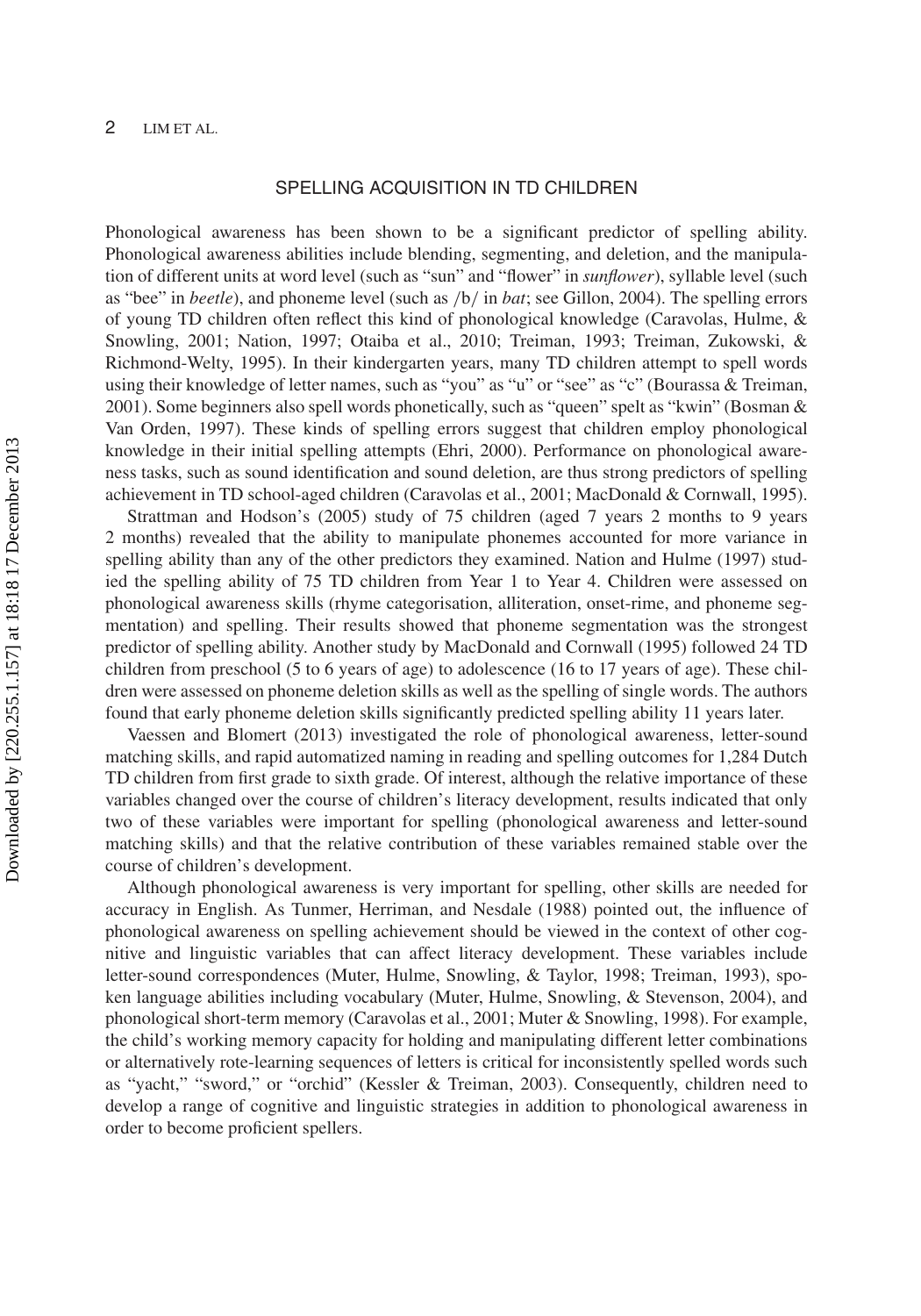#### SPELLING ACQUISITION IN CHILDREN WITH DS

Difficulties with reading and spelling acquisition are common in children with DS and often limit academic progress and vocational opportunities (Bochner, Outhred, & Pieterse, 2001). For example, Byrne, MacDonald, and Buckley (2002) examined the literacy skills of 24 school-aged children with DS enrolled in a mainstream school. Children with DS showed lower spelling scores when compared with TD children matched for reading age. Although previous studies have shown that phonological awareness is the most important predictor for spelling acquisition in TD children, it is not clear how children with DS acquire spelling skills. Thus, it is important to examine the contribution of phonological awareness skills to predicting spelling achievement relative to other relevant cognitive and linguistic skills.

#### POSSIBLE PREDICTORS OF SPELLING ACQUISITION IN CHILDREN WITH DS VERSUS TD CHILDREN

The literature on spelling development suggests that phonological awareness, phonological shortterm memory, receptive vocabulary, and nonverbal intelligence are important variables to explore when comparing the performance of children with DS with that of TD children. Each of these predictors is described next.

#### Phonological Awareness

A review of the link between reading ability and phonological awareness by Lemons and Fuchs (2010) indicated that children with DS have weaker phonological awareness skills than their TD peers. This is not to say that children with DS do not benefit from interventions targeting phonological awareness; rather, Lemons and Fuchs's review of the effect of phonological awareness interventions on reading suggested that gains may be limited in magnitude when compared with TD peers and may not extend to all individuals with DS. Kennedy and Flynn (2003) carried out phonological awareness intervention with three children with DS (ages 6 years 11 months, 8 years 4 months, and 8 years 10 months). The intervention took place twice weekly, for 4 weeks, and consisted of alliteration, initial phoneme detection, rhyme identification and spelling of consonant-vowel-consonant (CVC) and CVCC real words. Immediately following phonological awareness intervention, results showed significantly improved spelling scores, with two children spelling the majority of the first and last sounds of a word accurately. Van Bysterveldt (2009) assessed 10 children with DS (ages 5 years 5 months to 6 years) over 20 weeks of phonological awareness training involving letter-sound correspondence, phoneme matching games, and storybook reading. Children were assessed on their ability to spell five words (*train, chips, sun, cat,* and *dinosaur*). The data revealed that three children successfully generalized their phonological awareness knowledge to their spelling attempts. Clearly, additional research with a larger set of stimuli would be useful in determining the relative contribution of phonological awareness at the phoneme level to spelling in children with DS.

*Phonological short-term memory.* Phonological short-term memory is known to be impaired in children with DS. The review by Naess, Halaas Lyster, Hulme, and Melby-Lervag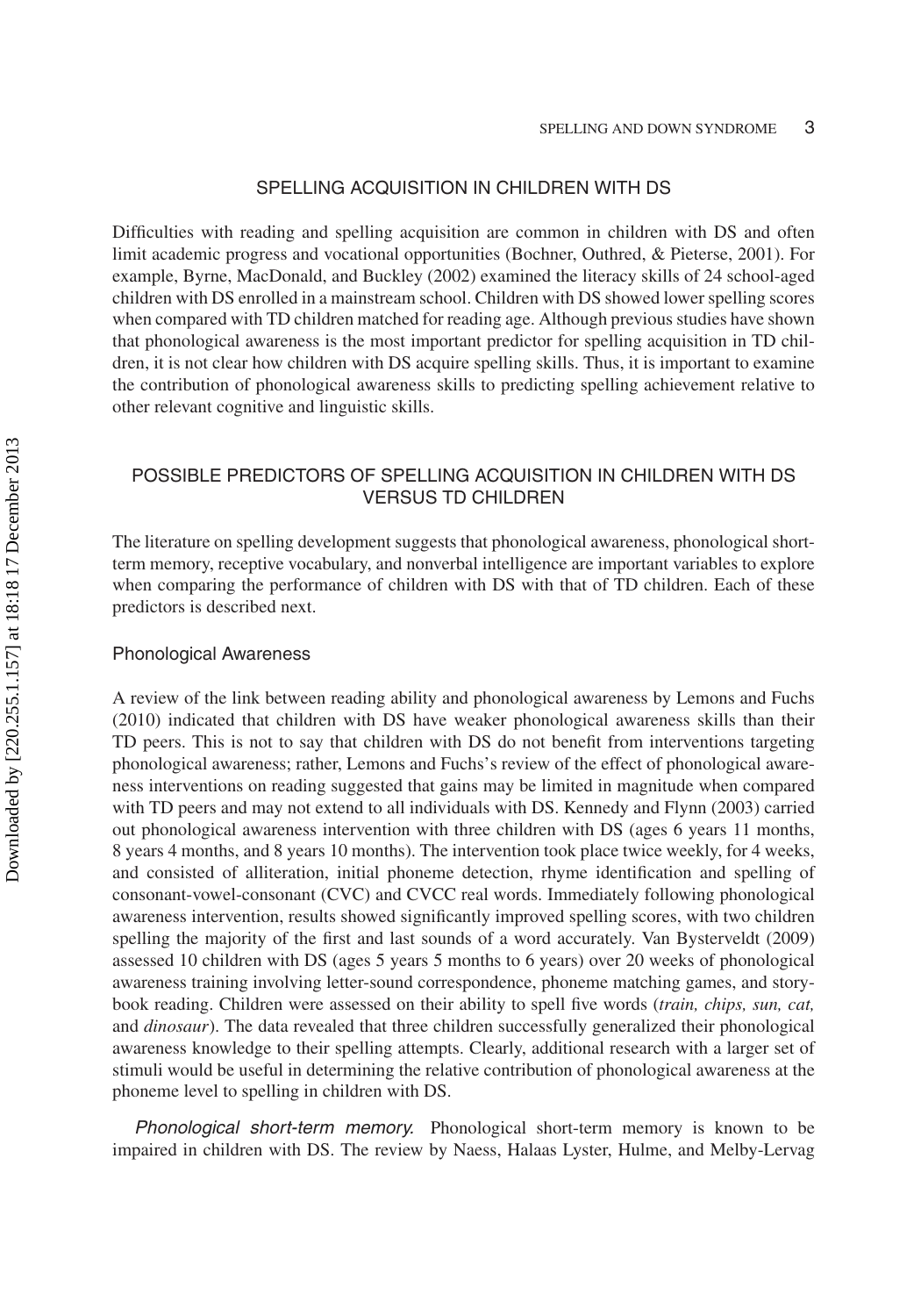(2011) reported that, on average, children with DS were around 1 *SD* below TD peers on measures of phonological short-term memory but that they exhibited significant variability. Seung and Chapman's (2000) study of older children and young adults with DS (ages 9 years 8 months to 24 years 3 months) revealed digit spans of between 3 and 5 numbers, that is, at least 2 digits less than average. Others have reported even lower digit spans—between one and three numbers among children 6 to 14 years of age (Conners, Rosenquist, Arnett, Moore, & Hume, 2008).

Although phonological short-term memory seems to vary considerably in the population of children with DS, it may be an important predictor of their spelling (Laws, 1998). Phonological short-term memory would contribute to long-term storage of orthographic representations, but it could also play a role during the process of spelling by "holding together" the sequences of sounds or letters that make up a word. It is this temporary storage that is identified as a support to spelling (Gathercole, 1999; Jarrold & Baddeley, 2001). A negative impact of weak phonological short-term memory capacity would be errors involving additions or omissions, errors concerning the ordering of letters (e.g., reversal errors), and errors where the response is shorter than the target. Errors at the beginning of a word may be less likely than errors in other parts of the word (e.g., children may be able to provide the correct first letter but find the remainder of the word more challenging). Reduced phonological short-term memory abilities may have an adverse effect on learning and rehearsal of sounds in a word as it is being spelled, thereby affecting spelling acquisition in the longer term (Gathercole, 1999).

*Receptive vocabulary.* Having prior knowledge of a word's meaning may assist an individual in selecting the appropriate word to spell, particularly for similar sounding words. For example, when asked to spell the word *hear* in the given context, "I hear you clearly," a child with a better understanding of word meanings would be likely to spell the word as "hear" rather than "here" (Burt & Fury, 2000). The literature suggests that vocabulary can be affected in DS. Cardoso-Martins, Peterson, Olson, and Pennington (2009) found that receptive vocabulary, as assessed by the Peabody Picture Vocabulary Test–III (Dunn & Dunn, 1997) correlated with word spelling ability in children with DS, suggesting lexical-semantic processing is important. However, children with DS are known to achieve lower scores on the Peabody Picture Vocabulary Test (Dunn & Dunn, 1981), when compared to younger TD children matched for mental age on the Stanford Binet (Caselli, Monaco, Trasciani, & Vicari, 2008; Terman & Merrill, 1964).

*Nonverbal intelligence.* There is considerable heterogeneity in terms of cognitive impairment among individuals with DS, with impairment ranging from mild (i.e., IQ scores of 50 to 70) to severe (i.e., IQ scores of 20 to 35; The American Academy of Pediatrics Committee on Genetics, 2001). Severe cognitive deficits are likely to adversely affect literacy acquisition, including spelling proficiency (Laws & Gunn, 2002). The inclusion of a test of nonverbal intelligence provides information on the child's processing and reasoning capacity.

#### OBJECTIVES OF THE CURRENT STUDY

It is not known whether the relative contribution of cognitive and linguistic processes underpinning spelling is similar in children with DS versus TD children. Certainly, children with DS appear to demonstrate poorer spelling outcomes relative to TD children. Moreover, there is reason to believe that the relative contribution of processes might be different in children with DS given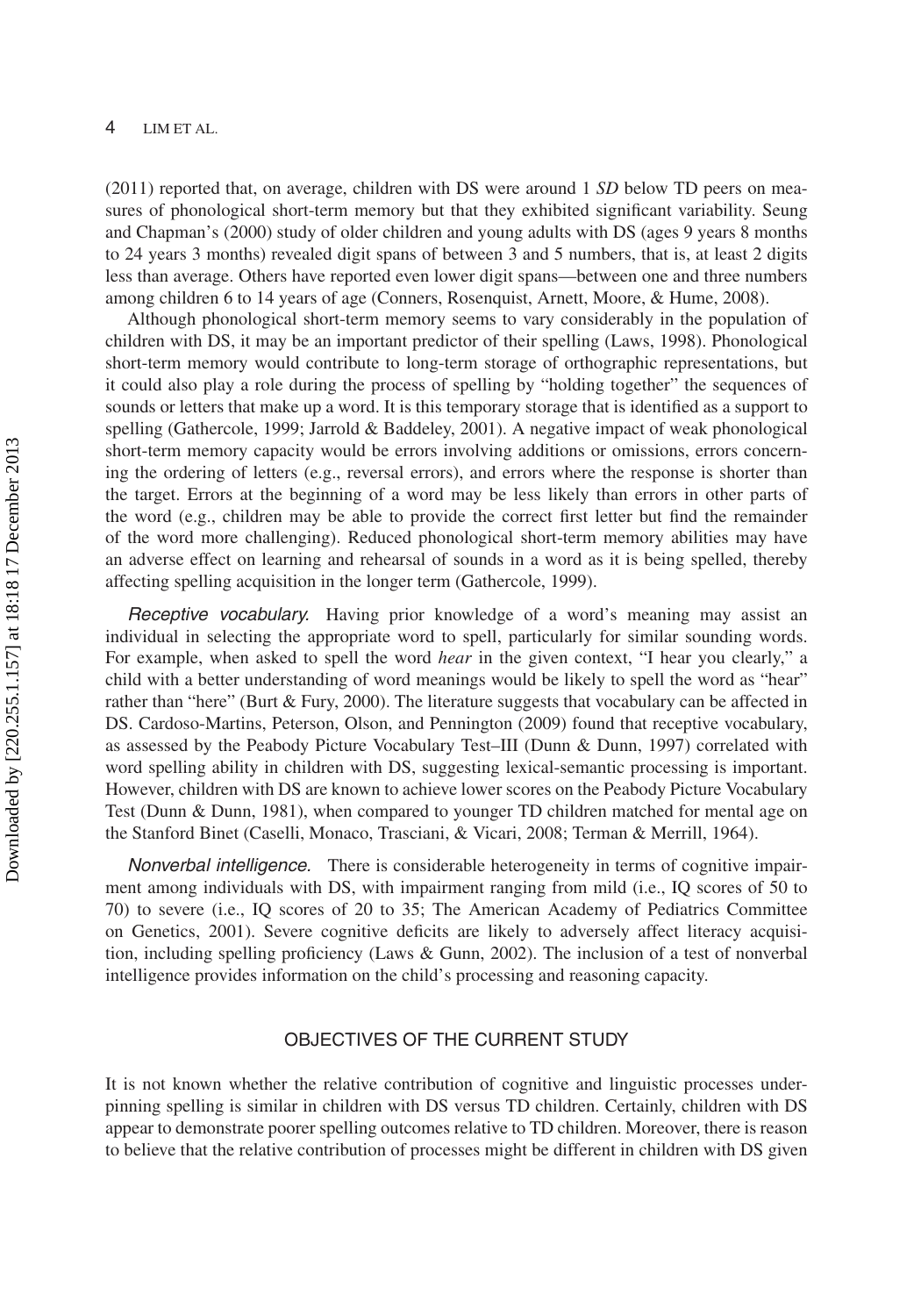previous research that has highlighted lower receptive vocabulary, weak phonological awareness, limited phonological short-term memory, and variable nonverbal intelligence in this population. We investigated the relative contribution of predictors of spelling accuracy in children with DS versus TD children with similar receptive vocabulary ability. We also looked at the nature of errors as spelling attempts can sometimes reveal partial knowledge of the target words. We posed three main research questions:

- RQ1: Do children with DS differ from TD children in terms of spelling accuracy and their related cognitive and linguistic abilities?
- RQ2: What is the relative contribution of predictors for spelling accuracy in children with DS compared with TD children?
- RQ3: How can an examination of spelling errors contribute to our understanding of the spelling processes in children with DS?

#### METHOD

#### **Participants**

Approval for the study was obtained from the University of Sydney Human Research Ethics Committee. All participants were residents of Singapore. The children with DS were recruited through the Down Syndrome Association (Singapore) and a school for children with special needs in Singapore. Inclusion criteria were a diagnosis of DS, intelligible speech, and an absence of serious visual impairment and/or severe sensorineural hearing loss. Only two individuals who expressed an interest in participating in the study were excluded: One of these children was diagnosed with Noonan syndrome, and the other was diagnosed with intellectual disability but did not have Down syndrome. TD children were recruited from a Singapore government afterschool-care service.

Rather than selecting two groups of participants based on chronological age, children with DS and TD children with similar receptive vocabulary skills were selected from the larger pool of participants who elected to take part in the study. This ensured comparison of spelling acquisition processes for children with similar levels of single-word comprehension. The participants reported in the current study include a group of children with DS  $(n = 22, 11)$  males and 11 females, 7 years 8 months to 13 years 10 months) and a TD group (*n* = 22, 16 males and 6 females, 6 years 6 months to 10 years 10 months).

English is the official language of business and education in Singapore and was the dominant language for all participants. English was spoken at school 100% of the time. Parents of all 44 participants confirmed that English was spoken at home at least 70% of the time (when a child was exposed to another language in the home, this was Mandarin, except in a single case where a child was exposed to Malay in the home). Participants who were exposed to another language did not use their second language to an extent where they would be considered bilingual or fluent in two languages. All 44 children passed a hearing screener that was carried out prior to formal testing, where frequencies of 500, 1000, 2000, 4000 KHz at 25dB HL (Doyle, 1998) were presented to the left and right ear.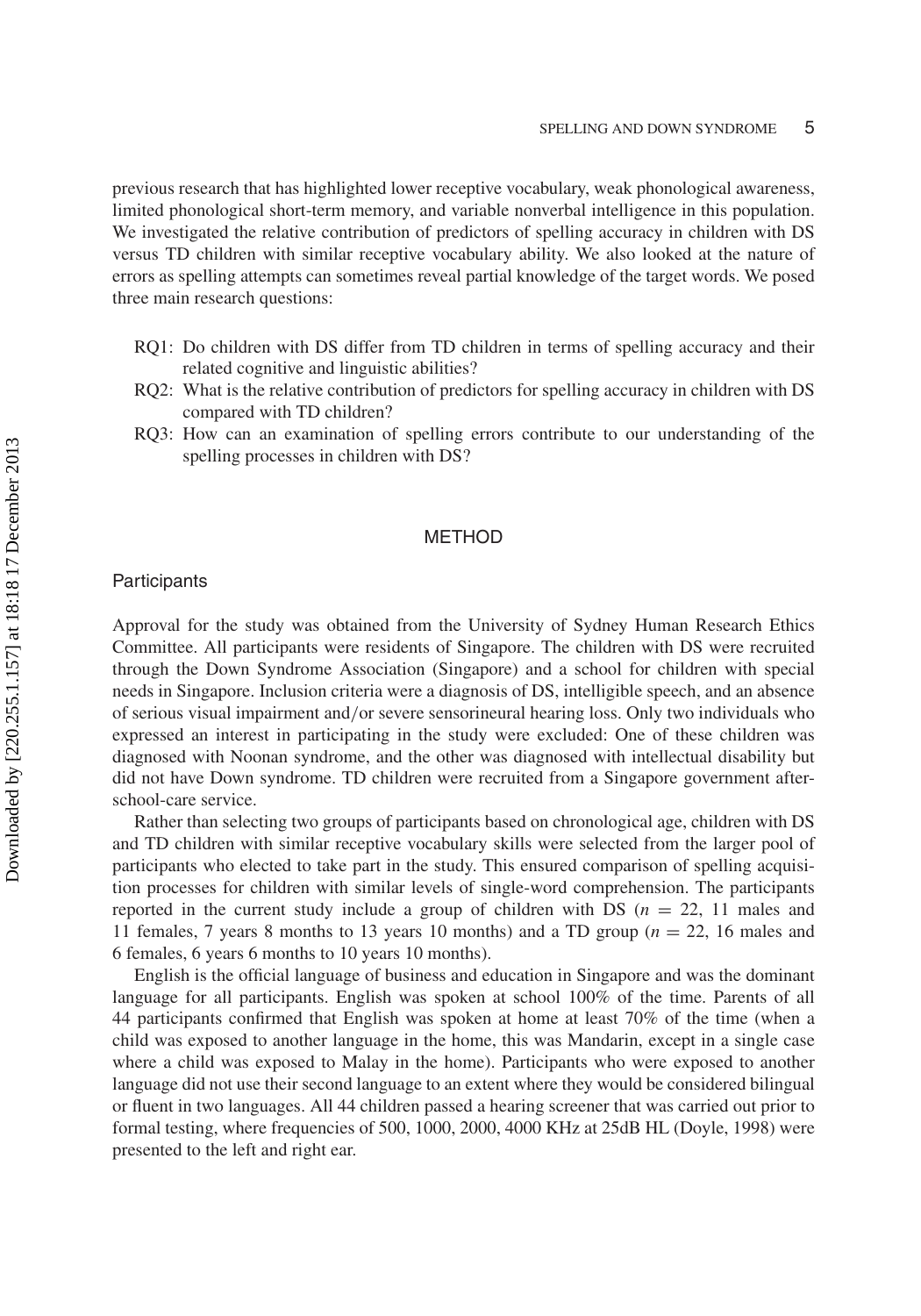#### Measures for Predictors of Spelling Ability

A battery of tests was used to assess the children's linguistic and cognitive abilities.

*Phonological awareness.* The Sound Deletion subtest from the York Assessment of Reading for Comprehension (YARC; Snowling et al., 2009) was used to assess phonological awareness. Participants were shown pictures from the YARC Sound Deletion Picture Book. To familiarize the participant with phoneme deletion, the concept was first taught using toy cars to symbolize individual phonemes (e.g., three cars were displayed to symbolize the phonemes  $/b/$ ,  $/i/$ ,  $/k/$ ). In response to the question, "What do you get when you take the sound  $/b/$  away," the tester removed the toy car corresponding to the deleted phoneme. In all, three demonstration items were presented before the start of the test. All 12 items were administered to each participant, and a score of 1 was awarded for each correct response. If a participant kept quiet or gave the wrong answer, the response was marked as zero. A time frame of 10 s was applied for each item, before a nonresponse (zero) was marked. For children ranging in age from 4 to 7 years, the Cronbach test of item reliability has an alpha of .93 (Snowling et al., 2009). Articulation errors were relatively minor for the group with DS and no genuine difficulties were encountered.

*Phonological short-term memory.* The Digit Span subtest of the Clinical Evaluation of Language Fundamentals–Fourth Edition (CELF–4; Semel, Wiig, & Secord, 2003) was administered. The tester read out a series of digits arranged in increasing length, and two trials were given for each span length. Participants were asked to repeat the digits in the same order (i.e., forward digit span). A zero was recorded if a digit repeated on a task was incorrect. One demonstration item was presented before the start of the test. A total of 16 items were administered and testing stopped if two consecutive errors were obtained. If a participant kept quiet or gave the wrong answer, the response was marked as zero. A time frame of 10 s was applied for each item, before a nonresponse (zero) was marked. According to Semel et al. (2003), the test–retest reliability is .80 for individuals 5 to 21 years of age.

#### Measures for Control Variables

*Receptive vocabulary.* The Singapore Bilingual Vocabulary Test (SBVT; Rickard Liow & Tng, 2003; see also Young et al., 2012) was administered in English. Participants sat in front of a computer screen and listened to a target word read aloud by the tester. Participants were then asked to indicate their answer by pointing to the correct image (out of four choices) on the screen, or to say the number corresponding to the correct image. A total of 70 items were administered, and a score of 1 or zero was given for a correct or incorrect response, respectively. If a participant kept quiet or gave the wrong answer, the response was marked as zero. A time frame of 10 s was applied for each item before a nonresponse (zero) was marked. The SBVT was chosen to ensure that test items were culturally appropriate. There is no specific psychometric data regarding validity but the SBVT was designed after the British Picture Vocabulary Scale (Dunn & Dunn, 1982) which is a widely used vocabulary test. Based on the data we collected in the current study, we calculated that Cronbach item reliability has an alpha of .81.

*Nonverbal intelligence.* Thirty-six items in the Raven's Coloured Progressive Matrices (Raven's CPM; Raven, Court, & Raven, 1995) were administered. Participants were asked to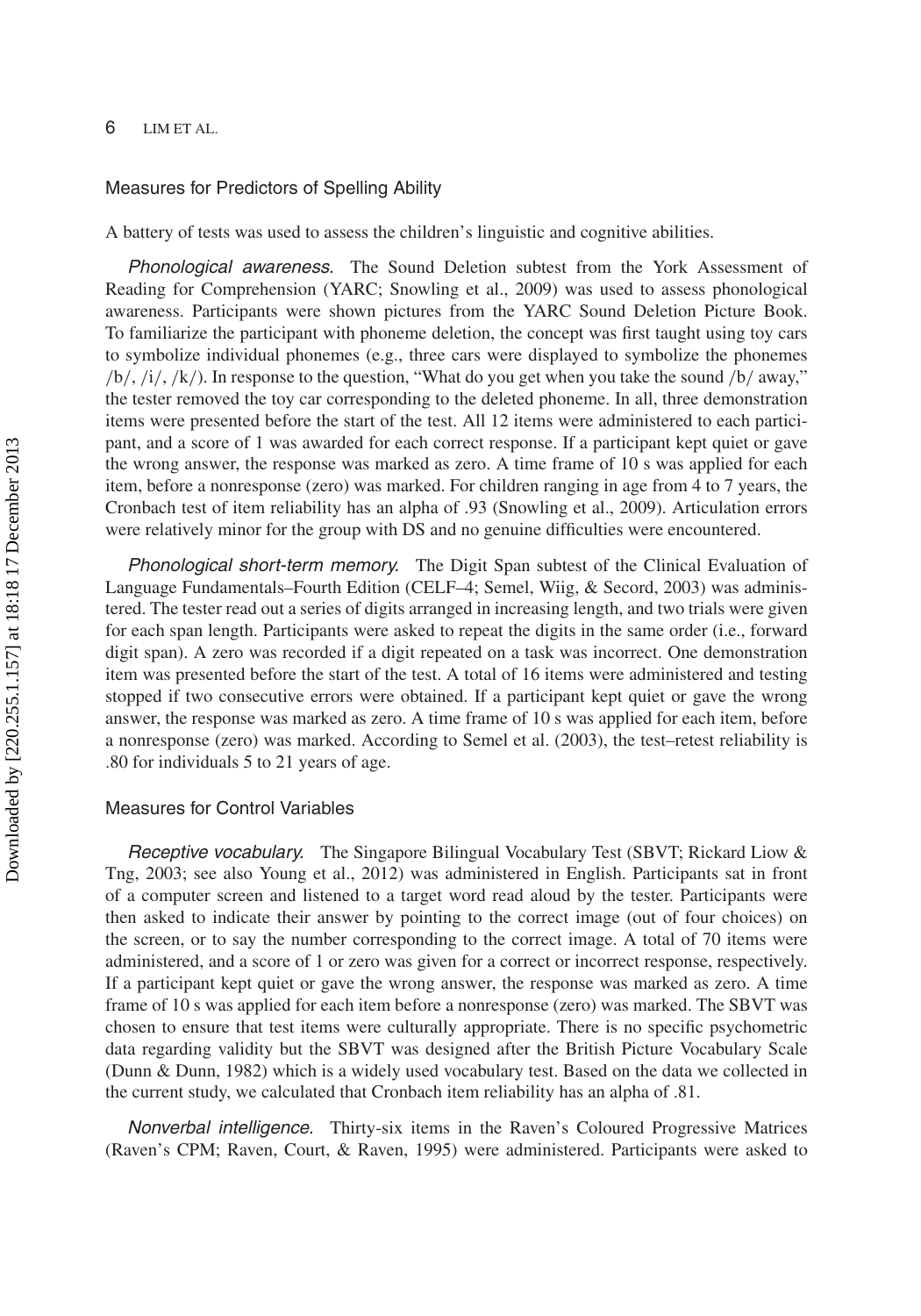select the correct piece from a choice of six to form a matching picture. Prior to testing, participants were given three demonstration trials to familiarize themselves with the test procedure. In each demonstration trial, participants were given a picture puzzle made out of paper shapes. Each picture puzzle had a missing piece, and participants were asked to choose the correct piece to complete the picture. Demonstration trials were similar to those used by previous authors (Cologon, Cupples, & Wymer, 2011). A score of 1 was awarded for each correct response from Item 1 to Item 36. If a participant did not indicate a response or gave the wrong answer, the response was marked as zero. A time frame of 10 s was applied for each item before a nonresponse (zero) was marked. No score was given for demonstration items. The Cronbach test of item reliability has an alpha of .94 (Raven et al., 1995). This psychometric information was obtained from the testing of children 4 to 11 years of age.

#### Outcome Measure

*Spelling test.* A spelling test comprising 30 words of varying syllable structures (CVC, CVCC, CCVC, CVCVC, and CVCCVC) from the Word Spelling Test (see Yeong & Rickard Liow, 2011; see the appendix) was administered individually. The tester read each word aloud, accompanied by a sentence containing the target word. Children wrote their answers down on a piece of paper and were instructed to try their best to spell all the target words. Spelling accuracy was defined as the number of whole words spelled correctly. If a participant did not write anything down on paper, the response was marked as zero. A time frame of 15 s to commence the spelling was applied for each item before a nonresponse (zero) was marked. Cronbach's test of item reliability has an alpha of .98 and accuracy scores on this test correlate with scores on the Wide Range Assessment Test–Fourth Edition (Wilkinson & Robertson, 2006) at *r* = .80. These psychometric measures were obtained from the testing of children 5 to 7 years of age.

#### Procedure

The assessment session lasted up to two hours, with short breaks included. Assessments were carried out at a convenient location for the child (such as the school premises, in a room at the child's home, or at the Down Syndrome Association). The tasks were presented in a variable order. To maintain engagement, a picture timetable was provided and participants were allowed to choose the order of the tasks to be completed.

#### **RESULTS**

Analyses addressing each of our three research questions are outlined next. All assumptions for all analyses were met.

RQ1: Do Children With DS Differ From TD Children in Terms of Spelling Accuracy and Their Related Cognitive and Linguistic Abilities?

To answer this question, independent *t* tests were computed to examine group differences on each variable (see Table 1). Note that the TD group and the group with DS did not differ significantly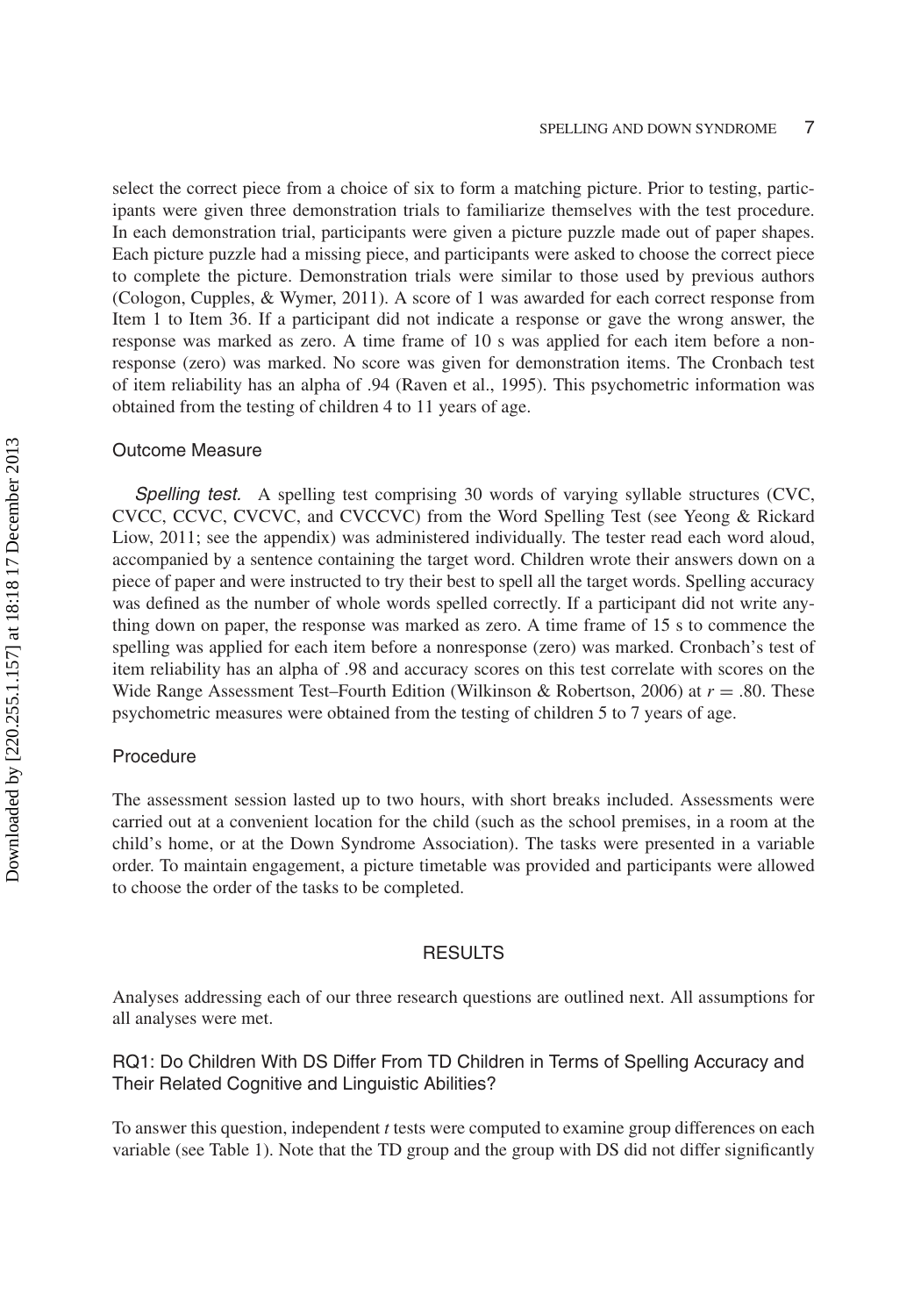| Variable (Max Score)     | Typically Developing <sup>a</sup> |           | Down Syndrome <sup>b</sup> |           |            |
|--------------------------|-----------------------------------|-----------|----------------------------|-----------|------------|
|                          | М                                 | <b>SD</b> | М                          | <b>SD</b> | t(42)      |
| Age in months            | 102.91                            | 16.78     | 130.86                     | 19.21     | $5.14***$  |
| SBVT vocabulary (70)     | 48.78                             | 7.86      | 45.18                      | 7.21      | 1.58       |
| Raven's matrices (36)    | 31.18                             | 3.63      | 14.18                      | 5.19      | $12.57***$ |
| YARC sound deletion (12) | 9.59                              | 2.61      | 3.41                       | 1.76      | $9.20***$  |
| CELF-4 digit span (16)   | 11.59                             | 2.61      | 5.14                       | 1.64      | $9.81***$  |
| Spelling accuracy (30)   | 21.95                             | 9.75      | 4.41                       | 5.81      | $7.25***$  |
|                          |                                   |           |                            |           |            |

TABLE 1 Descriptive Statistics for Typically Developing Children and Children With Down Syndrome, and *t*-Test **Results** 

*Note.* Even if a highly conservative Bonferroni adjustment of .05/6 (.008) is used, the *t*-test results remain unchanged in terms of which variables are significantly different for the two groups. SBVT = Singapore Bilingual Vocabulary Test; YARC = York Assessment of Reading for Comprehension; CELF-4 = Clinical Evaluation of Language Fundamentals-Fourth Edition.

 ${}^{a}n = 22.$ <br> ${}^{b}n = 22.$ 

∗∗∗*p* ≤ .001 (two-tailed probabilities corrected for unequal variances).

in terms of receptive vocabulary,  $t(42) = 1.58$ ,  $p > .05$ . Despite a significant difference in age (almost 28 months on average), the performance of TD children was still significantly better than that of children with DS for the three main predictor variables (phoneme deletion, phonological short-term memory, and nonverbal intelligence), as well as the outcome variable of spelling accuracy. The relatively large standard deviation in the Raven's matrices task in the group with DS is consistent with known variation in nonverbal intelligence.

#### RQ2: What Is the Relative Contribution of Predictors for Spelling Accuracy in Children With DS Compared With TD Children?

To answer this question, separate correlation and regression analyses were carried out for each group.<sup>1</sup> Table 2 shows the correlation matrices for TD children (below diagonal) and children with DS (above diagonal). The pattern of relationships was different for the two groups: Receptive vocabulary was strongly associated with spelling accuracy for the group with DS but not for the TD children, whereas spelling accuracy scores were more strongly correlated with sound deletion for the TD children than for the children with DS.

These patterns of correlations across the groups suggest that the relative contributions of processes underlying spelling acquisition are different for children with DS compared to those of

<sup>&</sup>lt;sup>1</sup>Our sample size is comparable with studies that have used regression analysis to examine literacy in children with DS. In their study of reading ability, Cupples and Iacono (2000) conducted a multiple regression analysis using five predictors with 19 children with DS. More generally, our sample size compares favorably with recent studies of literacy in DS reported in the disability literature (e.g., Cologan et al., 2011, conducted a reading intervention study with seven children with DS; Tsao, Fartoukh & Barbier, 2011, investigated handwriting in 11 adults with DS).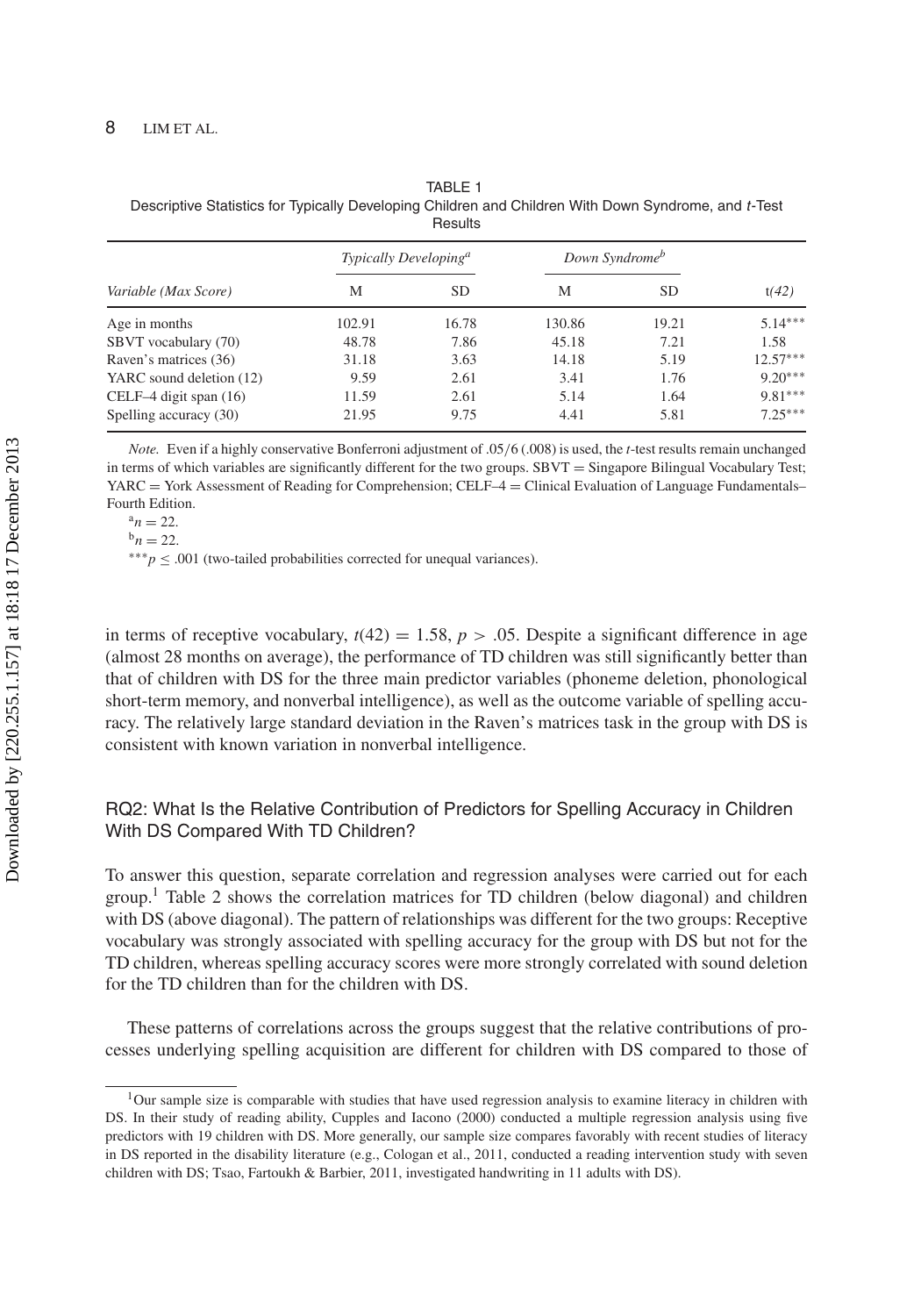|                        | ້      |          | . .    |     |         |
|------------------------|--------|----------|--------|-----|---------|
| Variable               |        |          |        |     |         |
| 1. SBVT vocabulary     |        | .39      | .31    | .22 | $.62**$ |
| 2. Raven's matrices    | $-.05$ |          | $.50*$ | .38 | .27     |
| 3. YARC sound deletion | $-.13$ | $.62**$  |        | .41 | .25     |
| 4. CELF-4 digit span   | .34    | $.59**$  | .27    |     | $.50*$  |
| 5. Spelling accuracy   | $-.13$ | $.72***$ | $77**$ | .41 |         |

TABLE 2 Pearson's Correlations Showing Relationships Among Variables for Typically Developing Children (Below Diagonal) and Children With Down Syndrome (Above Diagonal)

*Note.* The results were derived using raw scores. Partial correlations controlling for age revealed some changes in the significance level for the typically developing group but no changes in significance for the children with Down syndrome.  $SBVT =$  Singapore Bilingual Vocabulary Test; YARC = York Assessment of Reading for Comprehension; CELF–4 = Clinical Evaluation of Language Fundamentals–Fourth Edition

<sup>∗</sup>*p* ≤ .05. ∗∗*p* < .01 (two-tailed probabilities).

TD children. To determine more precisely which cognitive and linguistic variables were the most important in predicting spelling accuracy, separate hierarchical regression analyses were conducted. For each group, receptive vocabulary (SBVT scores) and nonverbal intelligence (Raven's CPM scores) were entered in Block 1, with phoneme deletion and phonological short-term memory scores, the main variables of interest, in Block 2. Regression diagnostics confirmed no problems with outliers (Cook's distances all  $\lt 1$ ; TD  $M = .07$  and DS  $M = .07$ ) or autocorrelation (Durbin Watson for TD = 1.51; DS = 2.30), and standardized residuals were within limits. Table 3 shows the regression results. Unique variance for each of the significant predictors  $(sr<sup>2</sup>)$  is not included in Table 3 but is reported in the following text.

For TD children, Models 1 and 2 were both significant:  $F(2, 19) = 10.40$ ,  $p < .001$ , and  $F(4, 17) = 9.57$ ,  $p = .001$ , respectively. Moreover, two of the predictors, nonverbal intelligence (Raven's CPM) and phoneme awareness (YARC sound deletion), accounted for a significant proportion of the unique variance in predicting spelling accuracy (51% and 17%, respectively).

For the children with DS, Model 1 was significant,  $F(2, 19) = 5.80$ ,  $p = .011$ , and Model 2 approached significance,  $F(4, 17) = 2.81$ ,  $p = .09$ . Again, two of the predictors accounted for a significant proportion of the unique variance in predicting spelling accuracy, but for the children with DS these were not nonverbal intelligence or phoneme awareness. Instead, receptive vocabulary (SBVT) and phonological short-term memory (Clinical Evaluation of Language Fundamentals–Fourth Edition [CELF–4] digit span) accounted for a significant proportion of the unique variance in predicting spelling accuracy (32% and 15%, respectively). Although the two groups were matched on their SBVT receptive vocabulary scores (rather than age), there was variability in receptive vocabulary *within* each group; thus, this control variable still accounted for a substantial proportion of the unique variance in predicting spelling achievement for children with DS.

#### RQ3: How Can an Examination of Spelling Errors Contribute to Our Understanding of the Spelling Processes in Children With DS?

We undertook an item analysis by looking at the 30 words in the spelling test and comparing errors across our two groups. For every word in the spelling test, there were more errors by children with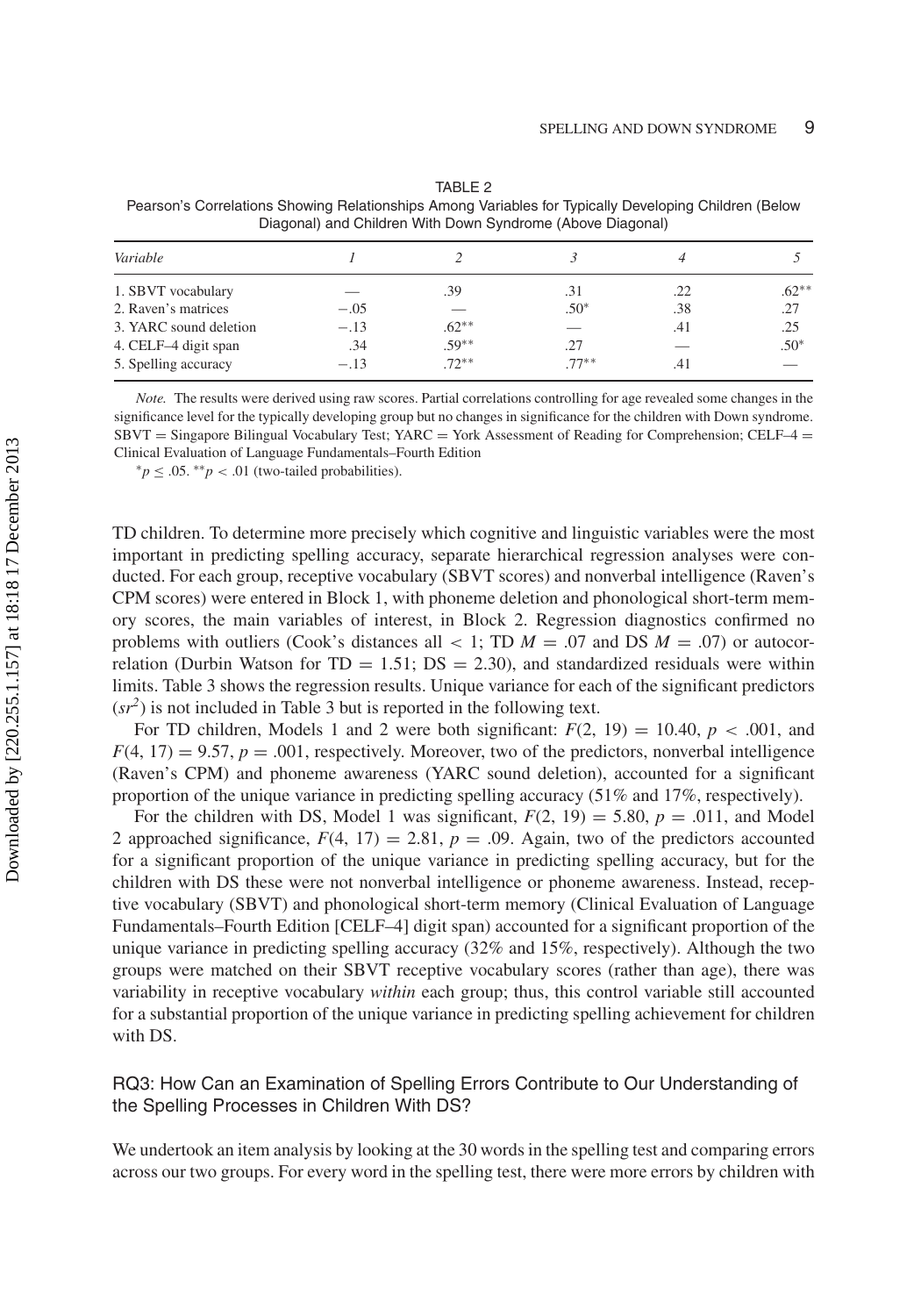| <b>Step</b> | Variable                      | <i>Std.</i> $\beta$ | t        | Adj. $\mathbb{R}^2$ | $\wedge$ R <sup>2</sup> |
|-------------|-------------------------------|---------------------|----------|---------------------|-------------------------|
|             | Typically developing children |                     |          |                     |                         |
| 1.          | <b>SBVT</b> vocabulary        | $-.09$              | $-.59$   |                     |                         |
|             | Raven's matrices              |                     | 4.49***  | .47                 | $.52***$                |
| 2.          | YARC sound deletion           | .53                 | $3.05**$ | .62                 | $.17***$                |
|             | CELF-4 digit span             | .11                 | .61      |                     |                         |
|             | Children with Down syndrome   |                     |          |                     |                         |
| 1.          | <b>SBVT</b> vocabulary        | .60                 | $3.15**$ |                     |                         |
|             | Raven's matrices              | .04                 | .42      | .31                 | $.38***$                |
| 2.          | YARC sound deletion           | $-.06$              | $-.31$   |                     | $.15^{+}$               |
|             | CELF-4 digit span             | .44                 | $2.35*$  | .42                 |                         |
|             |                               |                     |          |                     |                         |

TABLE 3 Regression Results for Predictors of Spelling Accuracy for Typically Developing Children and Children With Down Syndrome

*Note.* The results reported here were derived using raw scores. When age is added as a separate Step 1, it is a significant predictor for both groups (borderline for children with Down syndrome); it is important to note that results at the final step remained similar for both models even after age had been taken into consideration.  $SBVT =$  Singapore Bilingual Vocabulary Test;  $YARC =$  York Assessment of Reading for Comprehension; CELF- $4 =$  Clinical Evaluation of Language Fundamentals–Fourth Edition.

†*<sup>p</sup>* <sup>≤</sup> .10. <sup>∗</sup>*<sup>p</sup>* <sup>≤</sup> .05. ∗∗*<sup>p</sup>* <sup>≤</sup> .01. ∗∗∗*<sup>p</sup>* <sup>≤</sup> .001.

DS compared to TD peers matched for receptive vocabulary. The word *stop* elicited the fewest number of errors in each group. No word elicited 100% errors in the TD group; however, there were three words that elicited 100% errors in the group with DS (*disturb, beef* , and *direct*).

For the words that elicited 100% errors for the children with DS, we noted that 17 of 22 children produced a spelling for the target word *disturb* that contained the letter *d* ("d," "disble," "diuntb," "dirstp," "dim," "dielg," "distirab," "distrud," "dunan," "d," "distub," "dinead," "d," "d," "d," "d," "d"). For the target word *beef* , 16 of 22 children with DS produced a spelling that contained the letter *b* ("bove," "breemp," "bff," "beaff," "bianen," "b," "bralling," "beaf," "beaf," "breef," "b," "b," "bf," "BP," "bif," "b"). Of the remaining responses from six children with DS, four contained the letter *f* ("deaff," dfirs," "f," "fven"). For the target *direct*, 15 of 22 children with DS produced a spelling that contained the letter *d* ("die," "dare," "d," "dien," "direted," "drirect," "dietrt," "dide," "done," "d," "did," "d," "d," "d," "d"). These responses indicate some letter or letter-sound knowledge.

Often, spelling errors consisted of a single letter (accounting for 32.76% of the errors for TD children and 47.16% of the errors for children with DS). We examined whether these single letter attempts provided further evidence of letter or letter-sound knowledge of the target words.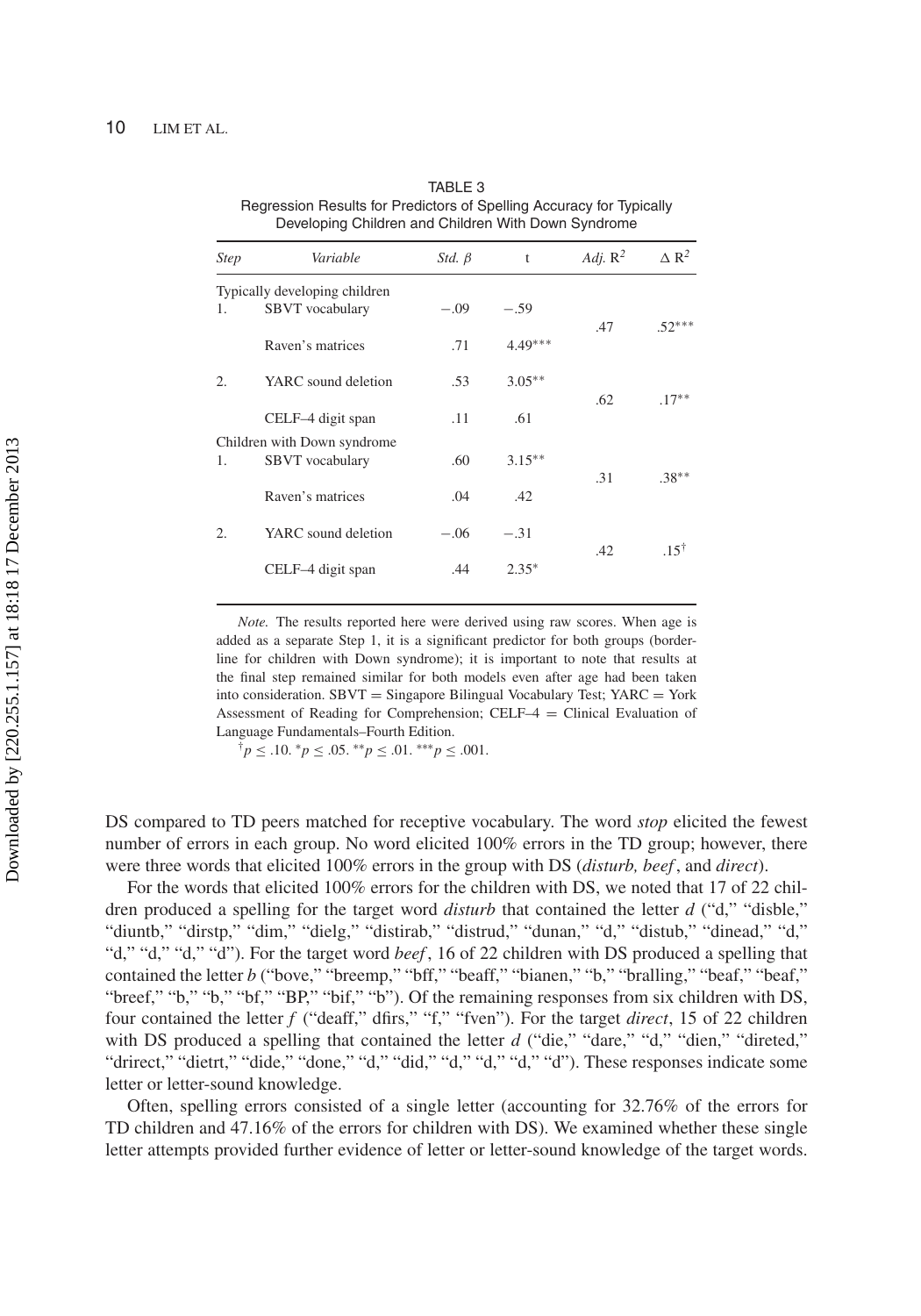On average, 32.27% of the single letter errors made by children with DS included the correct first letter of the intended target word (e.g., "g" for *grab*), compared with 35.45% of errors made by the TD group. When we looked at spelling errors that were longer than a single letter, on average, 42.08% of errors made by children with DS included the correct first letter of the intended target (e.g., "gab" for *grab*), compared with 58.55% of errors made by TD peers.

In terms of adhering to the CV structure of the target word (indicative of some phonological awareness), on average, 14.66% of incorrect responses from the group of children with DS adhered to the CV structure of the target. For the TD group, on average, 32.05% of incorrect responses adhered to the CV structure of the target. To illustrate what we mean by adherence to CV structure, the group of children with DS generated 20 incorrect responses for the target word *club*; of these, 35% adhered to the CV structure of the target ("clum," "clam," "clam," "clam," "clud," "clep," "clap"). The TD group generated seven incorrect responses for the target word 'club' and 42.86% of these adhered to the CV structure of the target ("clud," "clab," "clud").

Last, we undertook broad categorisation of spelling errors that *were longer than a single letter*. The percentage of spelling errors that were longer than a single letter for children with DS and TD children were 41.84% and 38.41%, respectively. Although we did not attempt to place every type of spelling error that was longer than a single letter into a particular category (e.g., we did not attempt to categorize errors such as "rilive" for the target *tube*, "libtrs" for the target *limit*, or "eolelm" for the target *marble*) we were able to distinguish eight categories where spelling errors approximated the target in a straightforward way: phonologically plausible errors, homophones, morphological errors, double-letter errors, reversal of adjacent letters, omission of a single letter, additional letters, and voicing errors. For each of our two groups, the percentage of errors in each category was calculated by counting the number of errors in that category and dividing that number by the total number of spelling errors for the group. Table 4 provides a breakdown of the errors for the children with DS and the TD group, along with examples of errors.

It is possible to view some of these eight categories as being related to phonological awareness (e.g., phonologically plausible errors and homophones). The group of children with DS

| Examples             | <b>TD</b> | DS    |
|----------------------|-----------|-------|
| "beaff" for beef     | 6.21      | 1.07  |
| "made" for maid      | 1.70      | 0.18  |
| "lab" for lap        | 5.08      | 0.70  |
| "pretee" for pretty  | 2.26      | 0.53  |
| "brith" for birth    | 1.70      | 1.59  |
| "distub" for disturb | 10.17     | 5.15  |
| "finlish" for finish | 1.70      | 0.70  |
| "feel" for feeling"  | 0.00      | 1.07  |
| "libtrs" for limit"  | 38.41     | 41.84 |
| "d" for date         | 32.76     | 47.16 |
|                      |           |       |

TABLE 4 Spelling Errors in Each of Eight Categories for TD Children and Children With DS

*Note.* Values are expressed as a percentage of total number of spelling errors.  $TD =$  typically  $developing$ ;  $DS = Down syndrome$ .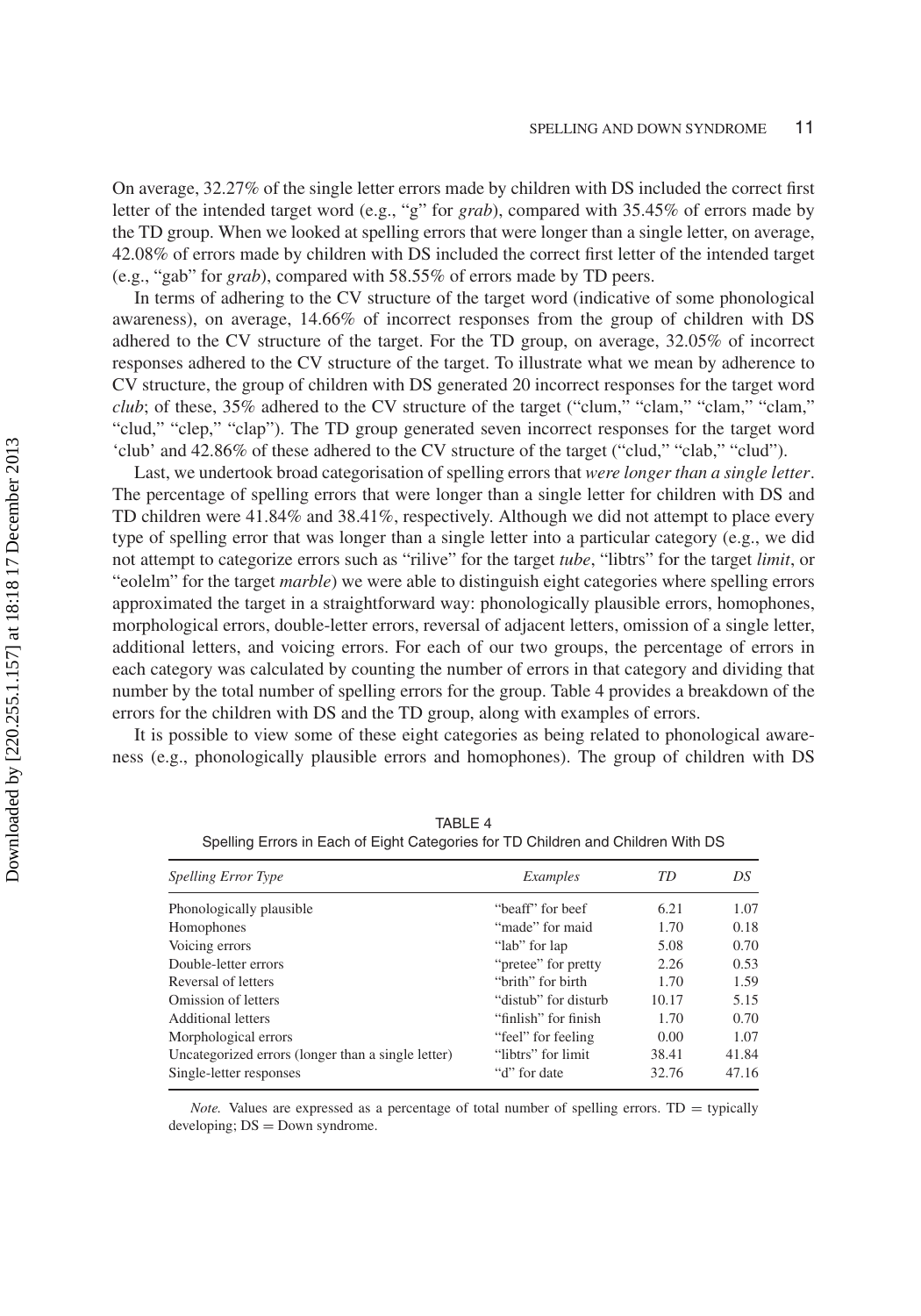made fewer phonologically plausible errors compared with the TD group. It is also possible to conceptualize some of these errors as being related to phonological short-term memory issues (double-letter errors, reversal of letters, omission of letters, additional letters, single-letter responses). The group of children with DS made more of these kinds of errors than the TD group.

#### **DISCUSSION**

Children with DS are known to have difficulties with literacy skills. Compared with studies of reading, much less is known about spelling development in this population. The main aim of the current study was to compare spelling performance in children with DS and their TD peers and determine whether the relative contribution of cognitive and linguistic processes underpinning spelling are similar across children with DS and TD peers when the two groups are matched for receptive vocabulary. An additional aim was to explore the types of spelling errors that children made in order to enrich our understanding of spelling processes in children with DS.

Our results using an experimental spelling task (Yeong & Rickard Liow, 2011) confirmed that children with DS do not perform as well as TD children even when they are matched with younger peers for receptive vocabulary. The regression analyses examining the predictors of the number of correct spelling responses, after taking into account nonverbal intelligence as well as receptive vocabulary, revealed that nonverbal intelligence and phonological awareness were significant predictors of spelling accuracy for TD children. Sound isolation and segmentation skills are crucial for spelling development (Caravolas et al., 2001). Such phonological awareness skills form a strong foundation for spelling in TD children, allowing them to correctly spell words that are new or unfamiliar (Stuart & Masterson, 1992).

In contrast, phonological short-term memory and receptive vocabulary were the best predictors of spelling accuracy for children with DS. Poor phonological short-term memory abilities may affect the ability to successfully hold all letters and their corresponding sounds in memory (Broadley & MacDonald, 1993). In addition, a reduced receptive vocabulary could result in potential spelling errors, particularly when choosing the right spelling, such as "made" versus "maid" in a given context: "My *maid* cooks for us" (Burt & Fury, 2000). Previous research has indicated a link between receptive vocabulary and spelling in individuals with DS (Cardoso-Martins et al., 2009). In summary, the relative influence of predictors was different for our two groups.

It is worth pointing out that although the two groups were matched on vocabulary there was variation within the groups in terms of vocabulary. Our findings suggest that this variation is linked with variability in spelling for the group of children with DS but not the TD group.

Following this quantitative analysis of spelling accuracy, we examined the types of spelling errors made by the two groups of children. In view of the fact that our regression analyses had indicated that phonological awareness was not a significant predictor of correct spellings in children with DS, we were interested to know whether an analysis of spelling errors might reveal the use of phonological awareness in this group. In short, our analyses of spelling errors revealed that children with DS do seem to make use of some phonological awareness ability; however, their weak phonological short-term memory appears to limit their success. Some children with DS were able to produce the first letter of the target correctly. There was also evidence that some spelling errors of children with DS adhered to the CV structure of the target. Last,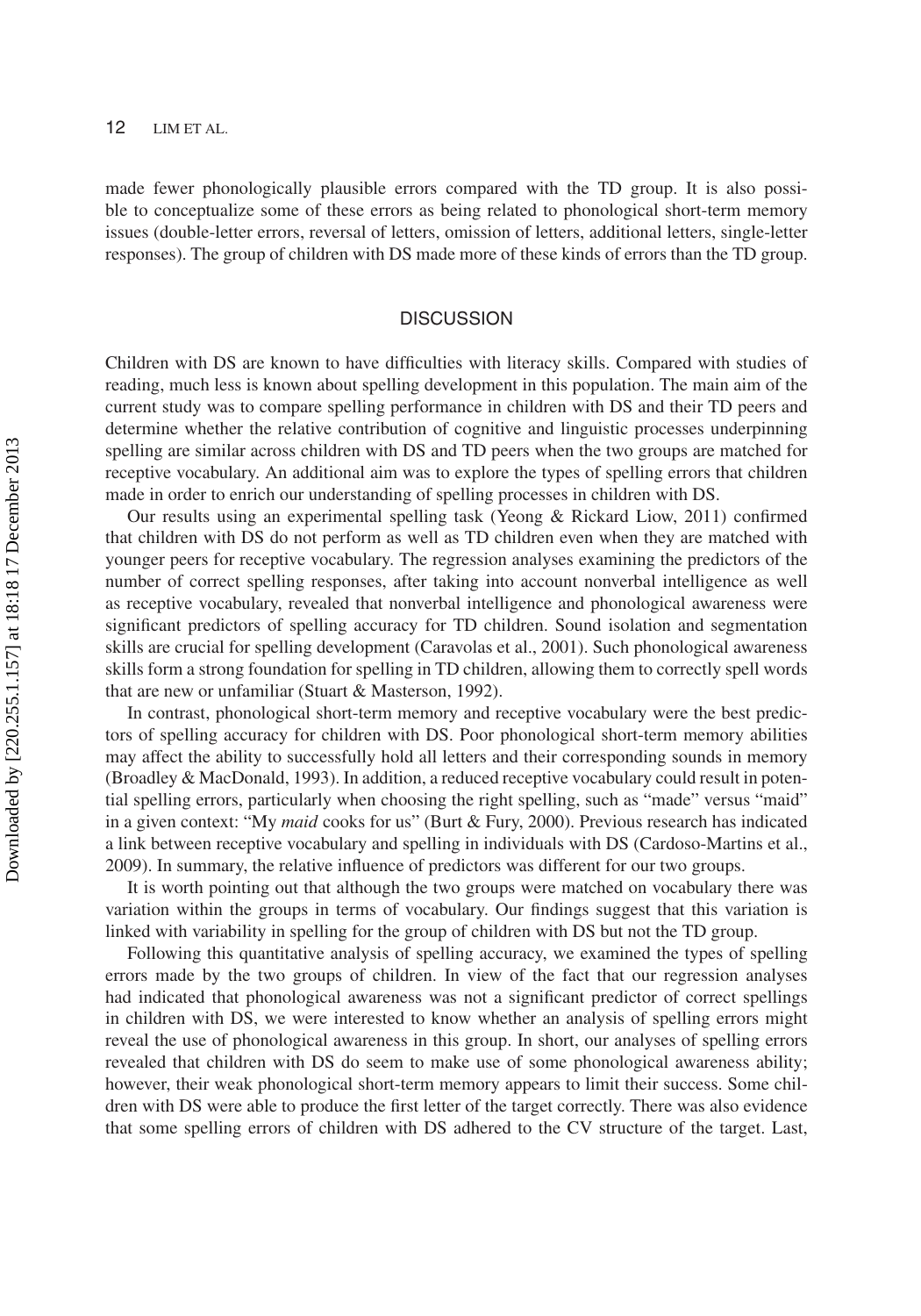a small number of spelling errors made by children with DS were phonologically plausible or homophones. As confirmed by our regression analysis, the contribution of phonological awareness to spelling is limited in children with DS when compared with TD children; however, there is evidence in the spelling errors of children with DS that some of them are trying to apply their knowledge of phonology.

Our findings that TD children's spelling may benefit more from their phonological awareness than children with DS mirrors research that has examined reading ability. Lemons and Fuchs (2010) drew a similar conclusion from their review of 20 studies that had investigated the relationship between phonological awareness and reading ability. Still, Lemons and Fuchs were quite explicit in emphasising that children with DS are likely to benefit from interventions regarding phonological awareness. Such instruction would probably also aid spelling development in these children. Indeed, Fletcher and Buckley (2002) found a positive correlation between reading, spelling, and phonological awareness in children with DS who received early instruction and support. Certainly, our examination of the types of spelling errors made by children with DS suggests that some of these children are trying to recruit their phonological awareness skills in their spelling attempts. Further refining the regularity of the target words in the spelling tests used in this kind of research may help to provide deeper insight. In addition, it might be useful to include a nonword repetition task in future investigations of predictors of spelling. This might determine whether children with DS have established the same quality of phonological representations seen in TD children (as per Burt & Shrubsole's, 2000, study of spelling in healthy adults).

The finding that nonverbal intelligence has an impact on spelling in TD children may be explained in terms of the executive functions required to support phoneme deletion skills and could be worthy of further research. In children with DS, however, nonverbal intelligence did not predict spelling. This mirrors research examining reading ability where children with DS achieved lower IQ scores but demonstrated reading abilities above what was predicted for IQ (Byrne, MacDonald, & Buckley, 1995). By contrast, other research has found that the average reading ability in children with DS was low relative to their higher IQ scores on cognitive measures (Cardoso-Martins et al., 2009). For children with DS, phonological short-term memory, and possibly receptive vocabulary, played a role in spelling acquisition skills, which may support phonological awareness in a different way.

Some reasons for low spelling *accuracy* in children with DS may be found in the predictive power of the digit span measure of phonological short-term memory, together with receptive vocabulary for spelling accuracy in children with DS. This suggests that these children may be spelling by recalling letters serially. This could be based on the sight vocabulary they have developed from reading, perhaps supported by receptive vocabulary. Our analyses of spelling *errors* revealed that children with DS make a number of spelling errors that appear to reflect problems with phonological short-term memory. Children with DS appear to make more of these kinds of errors relative to phonologically plausible errors. We cannot be absolutely certain that single letter responses and errors where letters have been reversed, omitted, or added are due to impaired phonological short-term memory but it seems reasonable to hypothesize that these types of errors might be linked to the function of phonological short-term memory. Most of the spelling errors that were uncategorized showed that children with DS were able to produce the first letter of the target word correctly. This may reflect phonological knowledge such as letter-sound knowledge that is being limited by phonological short-term memory.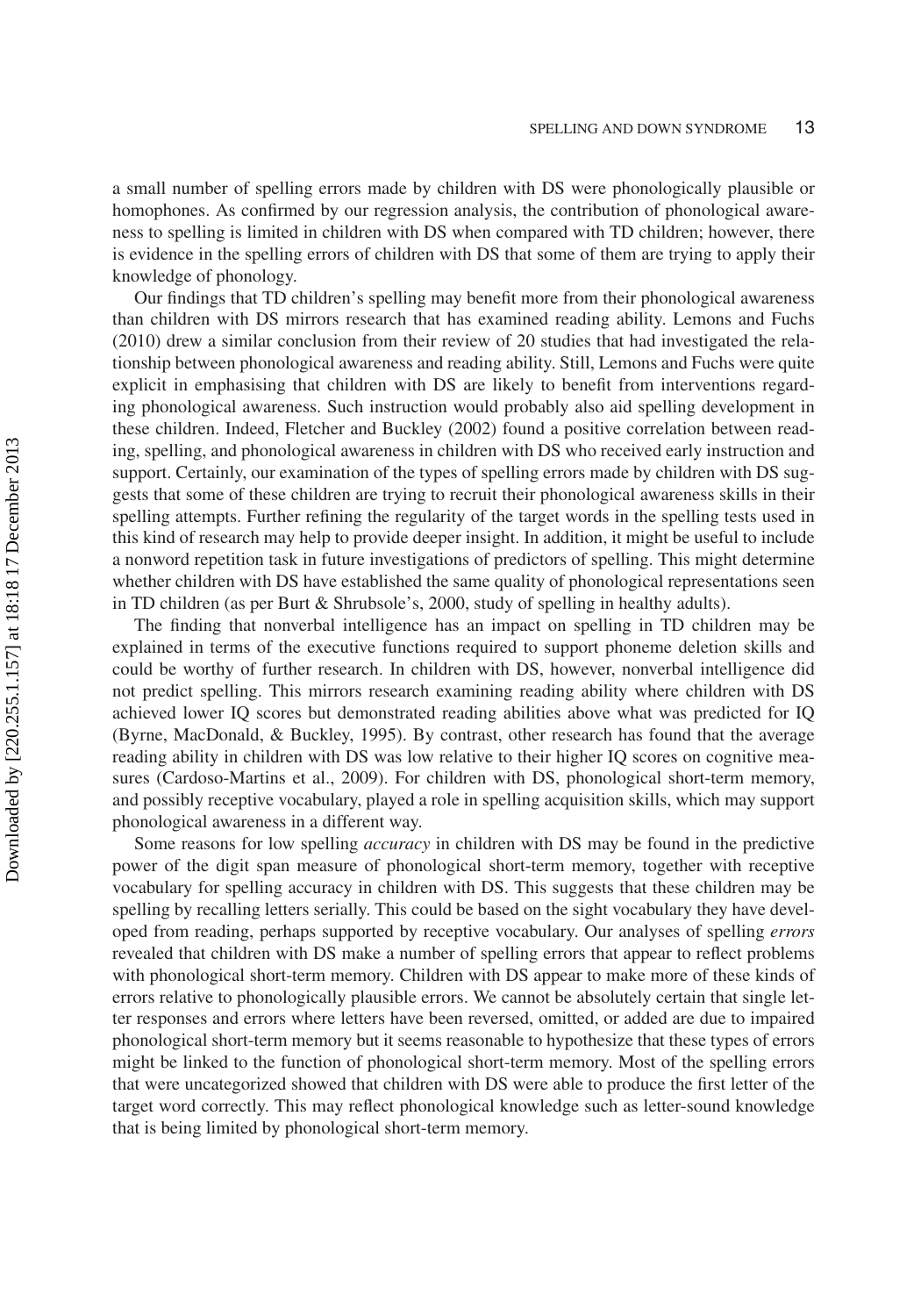#### 14 LIM ET AL.

#### Implications for Intervention

The finding that receptive vocabulary significantly predicted spelling accuracy in children with DS could be important for intervention. As vocabulary grows, children become acquainted with more words (Ouellette, 2006) and develop more secure long-term phonological representations (Baddeley, Gathercole, & Papagno, 1998; Yeong & Rickard Liow, 2011). As they develop a larger vocabulary, more semantic connections are formed between various printed words (Muter, Hulme, Snowling, & Stevenson, 2004). Building these semantic links may serve to reinforce phonological and visual representations of printed words, which may in turn foster spelling development.

The results of this study suggest that phonological short-term memory plays an important role in spelling outcomes for children with DS. Therefore, interventions, including those targeting phonological awareness, could be designed to accommodate the phonological short-term memory limitations of this population. For example, children with DS may benefit from spelling strategies that emphasize chunking in order to reduce memory load (Treiman & Cassar, 1996). Chunking techniques involve breaking up a word into component parts (Treiman & Cassar, 1996). For example, a child could be taught to spell *teacher* by chunking the word into "tea" and "cher" at the syllable level. Alternatively, words can also be divided according to prefixes and/or suffixes, (Nation, 1997). For instance, a list of common word endings involving one syllable chunked spelling patterns (e.g., "tion," "ed," "ing") could possibly be memorized by sight (Ehri, 2000). Further research is necessary to determine if chunking strategies are beneficial for spelling acquisition in children with DS.

An intervention study of first-grade TD children carried out by Roberts and Meiring (2006) investigated two different instructional contexts for teaching phonics in order to improve literacy outcomes: spelling generation versus phonics embedded in literature. Postintervention analyses of reading and spelling ability showed that teaching phonics in the context of spelling generation was the most effective instructional technique. See also Weiser and Mathes (2011) for research on the role of encoding (spelling) for literacy instruction. It would be interesting to examine whether children with DS might benefit from instructional techniques that utilize spelling activities in order to improve literacy outcomes.

#### Limitations

There are some limitations of the current study. Primarily, we did not include assessment of our participants in relation to variables such as oral language (other than receptive vocabulary), lettersound knowledge, and visual word recognition in our analyses. With regard to word recognition, we did attempt to measure this; however, most children achieved at or close to ceiling on the Early Word Recognition subtest of the YARC so we were unable to include this variable in our regression analyses. Further research employing additional measures of phonological awareness such as sound blending would also be valuable.

The sample sizes were relatively small for regression analyses. Moreover, the group of children with DS had a relatively low accuracy rate. Although we provided Cook's distances to show there were no outliers, the statistical significance and implications of our regression results should be interpreted with caution (although see Footnote 1 for reference to studies with similar sample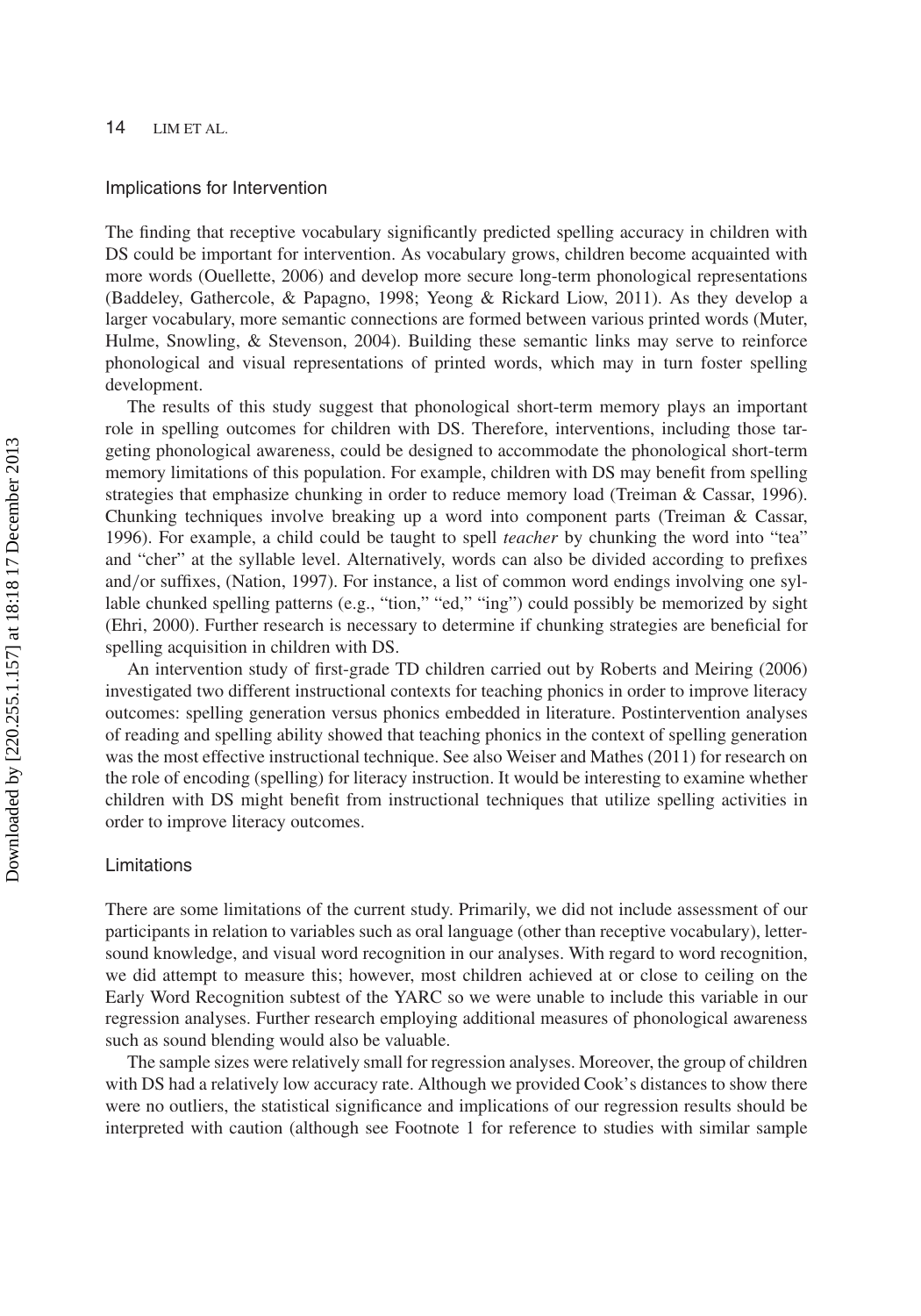sizes). Nevertheless, our results concerning differences between the spelling ability of children with DS and their TD peers is consistent with previous research in areas related to spelling ability, that is, reading ability (e.g., Lemons & Fuchs, 2010).

Some other issues were raised by reviewers. The first relates to the matching of our two groups in terms of receptive vocabulary. Although our analyses revealed no statistically significant difference in vocabulary across our two groups using a conventional alpha level of .05, it was suggested that it would have been ideal if the two groups could have been more closely matched. Second, it was pointed out that our analyses do not incorporate possible effects of age. We used raw scores for our correlational and regression analyses because some of our measures did not produce standardized scores. Although we did not have enough participants in each age bracket to conduct a thorough analysis of the impact of age, we reran our correlational and regression analyses taking age into consideration. The results were similar, especially with regard to the group of children with DS. It is important to note that results at Step 2 in the regression analysis for each group remained unchanged once age had been taken into account. As might be expected, we posit that there is more potential for age to influence spelling ability in TD children compared to children with DS. It is necessary to conduct additional research with a much larger sample size (i.e., a larger number of children of each age across a broader range of ages) in both a TD group and a group of children with DS in order to explore this further.

#### Conclusion

The results of this study indicate that children with DS exhibit difficulties with spelling accuracy when compared with TD children matched for receptive vocabulary. This difference in spelling accuracy appears to be related to the relative contribution of processes underpinning spelling. Phonological awareness was a significant predictor of correct spellings in our TD group but not our group of children with DS; however, the group with DS exhibited some phonological awareness in the types of spelling errors that they made. Judging from our examination of spelling errors, children with DS do share some similar skills in their spelling attempts as TD children (i.e., use of phonological awareness); however, this is likely to be limited by phonological short-term memory deficits. Phonological short-term memory was found to be a significant predictor of correct spellings in children with DS, and the limitations of phonological short-term memory could also be seen in the types of spelling errors that these children made. Thus, it would appear that children with DS develop spelling skills along a different trajectory compared to TD children. One of the broader theoretical implications of this finding concerns models of spelling and whether a single framework can accommodate TD children and those children with specific developmental disabilities.

Further research using longitudinal and intervention methodologies are needed to determine causality, in particular the extent to which phonological awareness and phonological short-term memory affect longer term spelling outcomes in children with DS. Such research should include assessment of a broader range of underlying cognitive and linguistic processes known to influence spelling in order to provide further insight toward enhancing the spelling skills of children with DS.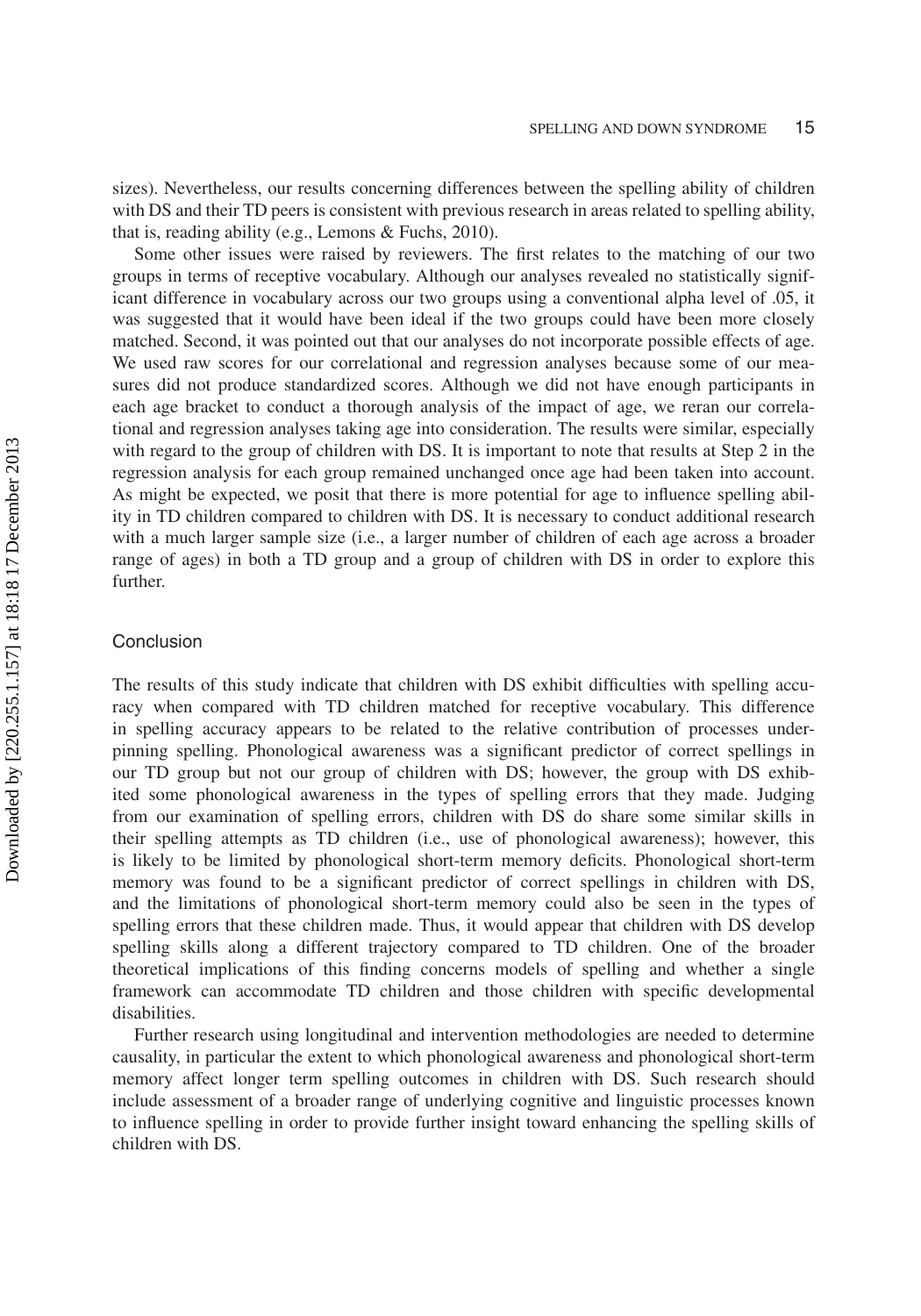#### **REFERENCES**

- The American Academy of Pediatrics Committee on Genetics. (2001). Health supervision for children with Down syndrome. *American Academy of Pediatrics*, *107*, 442–449.
- Baddeley, A. D., Gathercole, S. E., & Papagno, C. (1998). The phonological loop as a language learning device. *Psychological Review*, *105*, 158–173.
- Bochner, S., Outhred, L., & Pieterse, M. (2001). A study of functional literacy skills in young adults with Down syndrome. *International Journal of Disability, Development and Education*, *48*, 67–90.
- Bosman, A. M. T., & Van Orden, G. C. (1997). Why spelling is more difficult than reading. In C. A. Perfetti, L. Rieben, & M. Fayol (Eds.), *Learning to spell: Research, theory, and practice across languages* (pp. 173–194). Hillsdale, NJ: Erlbaum.
- Bourassa, D. C., & Treiman, R. (2001). Spelling development and disability: The importance of linguistic factors. *Language, Speech and Hearing Services in Schools*, *32*, 172–181.
- Broadley, I., & MacDonald, J. (1993). Teaching short term memory skills to children with Down syndrome. *Down Syndrome Research and Practice*, *1*, 56–62.
- Buckley, S. J. (2001). *Reading and writing for individuals with Down syndrome—An overview*. Cumbria, UK: Down Syndrome Education International.
- Burt, J., & Fury, M. (2000). Spelling in adults: The role of reading skills and experience. *Reading and Writing: An Interdisciplinary Journal*, *13*, 1–30.
- Burt, J., & Shrubsole, C. (2000). Processing of phonological representations and adult spelling proficiency. *Australian Journal of Psychology*, *52*, 100–109.
- Byrne, A., MacDonald, J., & Buckley, S. (1995). Investigating the literacy, language and memory skills of children with Down syndrome. *Down Syndrome Research and Practice*, *3*, 53–58.
- Byrne, A., MacDonald, J., & Buckley, S. (2002). Reading, language and memory skills: A comparatively longitudinal study of children with Down syndrome and their mainstream peers. *British Journal of Educational Psychology*, *72*, 513–529.
- Caravolas, M., Hulme, C., & Snowling, M. J. (2001). The foundations of spelling ability: Evidence from a three-year longitudinal study. *Journal of Memory and Language*, *45*, 751–774.
- Cardoso-Martins, C., Peterson, R. L., Olson, R. K., & Pennington, B. F. (2009). Component reading skills in Down syndrome. *Reading and Writing: An Interdisciplinary Journal*, *22*, 277–292.
- Caselli, M., Monaco, L., Trasciani, M., & Vicari, S. (2008). Language in Italian children with Down syndrome and with specific language impairment. *Neuropsychology*, *22*, 27–35.
- Cologon, K., Cupples, L., & Wymer, S. (2011). Effects of targeted reading instruction on phonological awareness and phonic decoding in children with Down syndrome. *American Journal on Intellectual and Developmental Disabilities*, *116*, 111–129.
- Conners, F. A., Rosenquist, C. J., Arnett, L., Moore, M. S., & Hume, L. E. (2008). Improving memory span in children with Down syndrome. *Journal of Intellectual Disability Research*, *52*, 292–299.
- Cupples, L., & Iacono, T. (2000). Phonological awareness and oral reading skill in children with Down syndrome. *Journal of Speech, Language, and Hearing Research*, *43*, 595–608.
- Doyle, J. (1998). *Practical audiology for speech language therapists*. London, UK: Whurr.
- Dunn, L. M., & Dunn, L. M. (1981). *Peabody Picture Vocabulary Test*. Wilmington, DE: Guidance Associates.
- Dunn, L. M., & Dunn, L. M. (1982). *British Picture Vocabulary Scale*. Windsor, UK: NFER-Nelson.
- Dunn, L. M., & Dunn, L. M. (1997). *Peabody Picture Vocabulary Test* (3rd ed.). Circle Pines, MN: American Guidance Service.
- Ehri, L. C. (2000). Learning to read and learning to spell: Two sides of a coin. *Topics in Language Disorders*, *20*(3), 19–36.
- Fletcher, H., & Buckley, S. J. (2002). Phonological awareness in children with Down syndrome. *Down Syndrome Research and Practice*, *8*, 11–18.
- Gathercole, S. E. (1999). Cognitive approaches to the development of short-term memory. *Trends in Cognitive Sciences*, *3*, 410–419.
- Gillon, G. (2004). *Phonological awareness: From research to practice*. London, UK: Guilford.
- Jarrold, C., & Baddeley, A. D. (2001). Short-term memory in Down syndrome: Applying the working memory model. *Down Syndrome Research and Practice*, *7*, 17–23.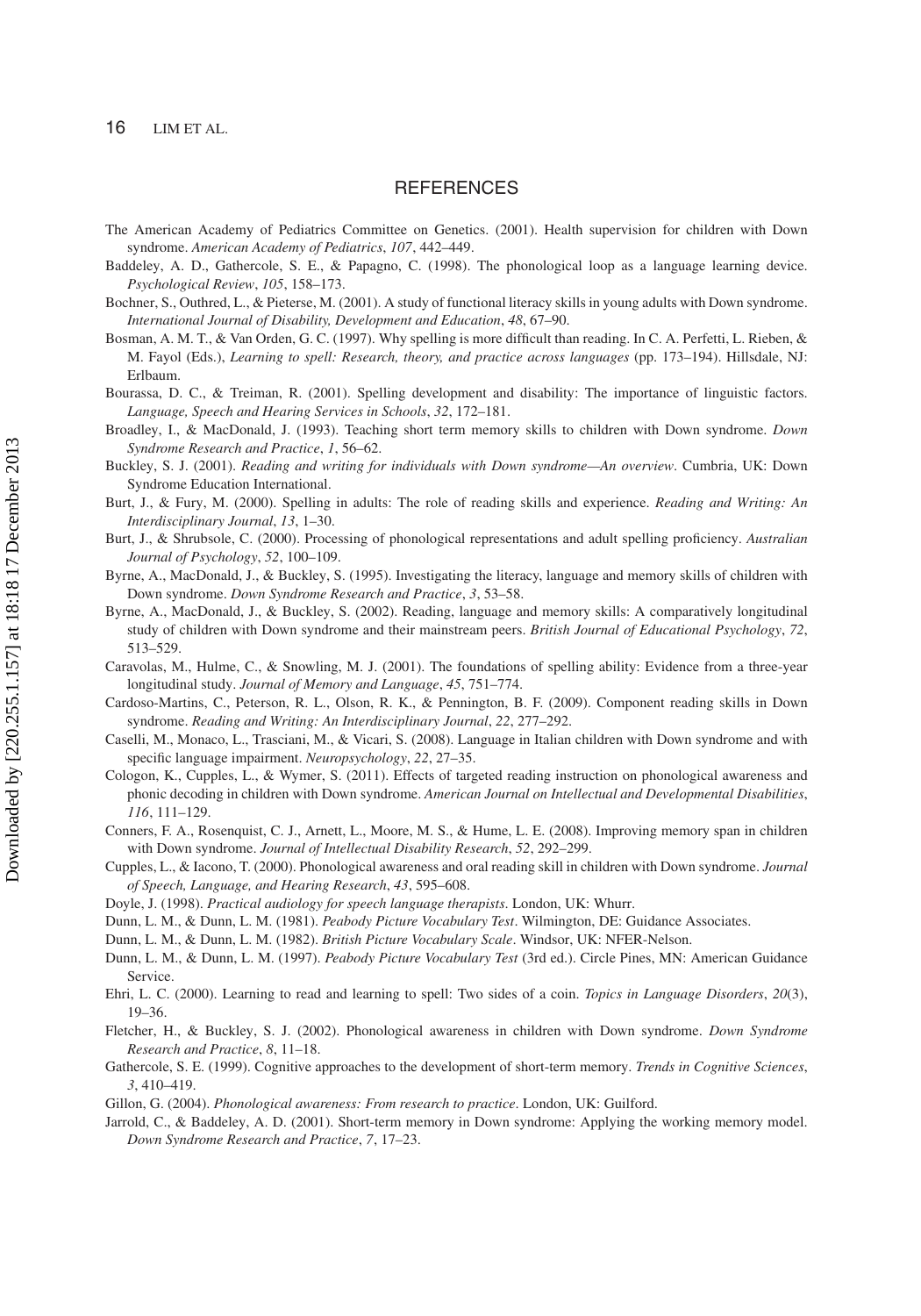- Kennedy, E. J., & Flynn, M. C. (2003). Training phonological awareness skills in children with Down syndrome. *Research in Developmental Disabilities*, *24*, 44–57.
- Kessler, B., & Treiman, R. (2003). Is English spelling chaotic? Misconceptions concerning its irregularity. *Reading Psychology*, *24*, 267–289.
- Laws, G. (1998). The use of non-word repetition as a test of phonological memory in children with Down syndrome. *Journal of Child Psychology and Psychiatry*, *39*, 1119–1130.
- Laws, G., & Gunn, D. (2002). Relationships between reading, phonological skills and language development in individuals with Down syndrome: A five year follow-up study. *Reading and Writing: An Interdisciplinary Journal*, *15*, 527–548.
- Lemons, C., & Fuchs, D. (2010). Phonological awareness of children with Down syndrome: Its role in learning to read and the effectiveness of related interventions. *Research in Developmental Disabilities*, *31*, 316–330.
- MacDonald, G. W., & Cornwall, A. (1995). The relationship between phonological awareness and reading and spelling achievement eleven years later. *Journal of Learning Disabilities*, *28*, 523–527.
- Muter, V., Hulme, C., Snowling, M. J., & Stevenson, J. (2004). Phonemes, rimes, vocabulary, and grammatical skills as foundations of early reading development: Evidence from a longitudinal study. *Developmental Psychology*, *40*, 665–681.
- Muter, V., Hulme, C., Snowling, M., & Taylor, S. (1998). Segmentation, not rhyming predicts early progress in learning to read. *Journal of Experimental Child Psychology*, *71*, 3–27.
- Muter, V., & Snowling, M. (1998). Concurrent and longitudinal predictors of reading: The role of metalinguistic and short-term memory skills. *Reading Research Quarterly*, *33*, 320–337.
- Naess, K., Halaas Lyster, S., Hulme, C., & Melby-Lervag, M. (2011). Language and verbal short-term memory skills in children with Down syndrome: A meta-analytic review. *Research in Developmental Disabilities*, *32*, 2225–2234.
- Nation, K. (1997). Children's sensitivity to rime units when spelling words and nonwords. *Reading and Writing: An Interdisciplinary Journal*, *9*, 321–338.
- Nation, K., & Hulme, C. (1997). Phonemic segmentation, not onset-rime segmentation, predicts early reading and spelling skills. *Reading Research Quarterly*, *32*, 154–167.
- Otaiba, S. A., Puranik, C. S., Rouby, A., Greulich, L., Sidler, J. F., & Lee, J. (2010). Predicting kindergarteners' end-ofyear spelling ability based on their reading, alphabetic, vocabulary and phonological awareness skills, as well as prior literacy experiences. *Learning Disability Quarterly*, *33*, 171–183.
- Ouellette, G. P. (2006). What's meaning got to do with it: The role of vocabulary in word reading and reading comprehension. *Journal of Educational Psychology*, *98*, 554–556.
- Raven, J. C., Court, J. H., & Raven, J. (1995). *Coloured Progressive Matrices*. Oxford, UK: Oxford Psychologists Press.
- Rickard Liow, S. J., & Tng, S. K. (2003). Biscriptal literacy development of Chinese children in Singapore. In C. McBrideChang & H. C. Chen (Eds.), *Reading development in Chinese children* (pp. 215–228). Westport, CT: Praeger.
- Roberts, T. A., & Meiring, A. (2006). Teaching phonics in the context of children's literature or spelling: Influences on first-grade reading, spelling and writing and fifth-grade comprehension. *Journal of Educational Psychology*, *98*, 690–713.
- Semel, E., Wiig, E. H., & Secord, W. A. (2003). *Clinical Evaluation of Language Fundamentals*, *Fourth edition (CELF– 4*). Toronto, Canada: The Psychological Corporation.
- Seung, H. K., & Chapman, R. (2000). Digit span in individuals with Down syndrome and in typically developing children: Temporal aspects. *Journal of Speech, Language, and Hearing Research*, *43*, 609–620.
- Snowling, M. J., Stothard, S. E., Clarke, P., Bowyer-Crane, C., Harrington, A., Truelove, E., ... Hulme, C. (2009). *York Assessment of Reading for Comprehension*. London, UK: GL Publishers.
- Strattman, K., & Hodson, W. B. (2005). Variables that influence decoding and spelling in beginning readers. *Child Language Teaching and Therapy*, *21*, 165–190.
- Stuart, M., & Masterson, J. (1992). Patterns of reading and spelling in 10 year old children related to prereading phonological abilities. *Journal of Experimental Child Psychology*, *54*, 168–187.
- Terman, L. M., & Merrill, M. A. (1964). *Stanford-Binet Intelligence Scale*. New York, NY: Houghton.
- Treiman, R. (1993). *Beginning to spell: A study of first-grade children*. New York, NY: Oxford University Press.
- Treiman, R., & Cassar, M. (1996). Effects of morphology on children's spelling of final consonant clusters. *Journal of Experimental Child Psychology*, *63*, 141–170.
- Treiman, R., Zukowski, A., & Richmond-Welty, E. D. (1995). What happened to the "n" of sink? Children's spellings of final consonant clusters. *Cognition*, *55*, 1–38.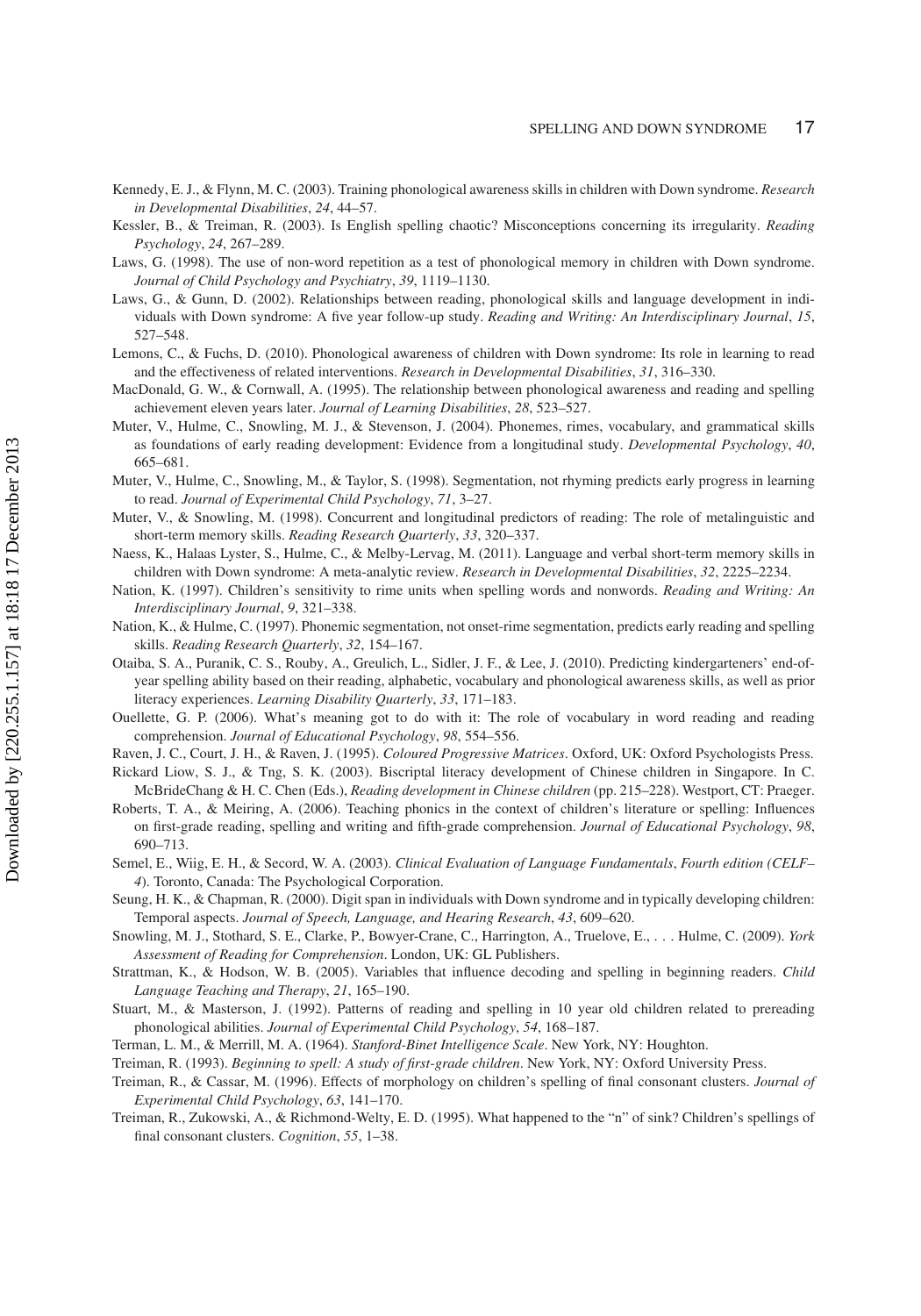#### 18 LIM ET AL.

- Tsao, R., Fartoukh, M., & Barbier, M. L. (2011). Handwriting in adults with Down syndrome. *Journal of Intellectual and Developmental Disability*, *36*, 20–36.
- Tunmer, W. E., Herriman, M. L., & Nesdale, A. R. (1988). Metalinguistic abilities and beginning reading. *Reading Research Quarterly*, *23*, 134–158.
- Vaessen, A., & Blomert, L. (2013). The cognitive linkage and divergence of spelling and reading development. *Scientific Studies of Reading*, *17*, 89–107.
- van Bysterveldt, A. K. (2009). *Speech, phonological awareness and literacy in New Zealand children with Down syndrome* (Unpublished doctoral dissertation). University of Canterbury, New Zealand.
- Weiser, B., & Mathes, P. (2011). Using encoding instruction to improve the reading and spelling performances of elementary students at risk for literacy difficulties: A best-evidence synthesis. *Review of Educational Research*, *81*, 170–200.
- Wilkinson, G. S., & Robertson, G. J. (2006). *Wide Range Achievement Test*, Fourth Edition *(WRAT–4)*. Lutz, FL: Psychological Assessment Resources.
- Yeong, H. M. S., & Rickard Liow, S. J. (2011). Predictors of early spelling development in English: Comparison of English–L1 and Mandarin–L1 bilingual children. *Journal of Educational Psychology*, *103*, 470–488.
- Young, S. E., Purcell, A. A., Ballard, K. J., Rickard Liow, S. J., Da Silva Ramos, S., & Heard, R. (2012). Bilingual children with nonsyndromic cleft lip and/or palate. *Journal of Speech, Language, and Hearing Research*, *55*, 1314–1328.

#### APPENDIX

#### TABLE A1 Word Spelling Test Word

| Target  | Letters        | Phonemes | Syllable<br><b>Structure</b> | Sentence                             |
|---------|----------------|----------|------------------------------|--------------------------------------|
| grab    | 4              | 4        | <b>CCVC</b>                  | They tried to grab the boy.          |
| police  | 6              | 5        | CV/CVC                       | My father works in the police force. |
| date    | 4              | 3        | <b>CVC</b>                   | This letter has today's date.        |
| dive    | 4              | 3        | <b>CVC</b>                   | They dive into the water.            |
| birth   | 5              | 3        | <b>CVC</b>                   | She gave birth to a baby girl.       |
| safe    | 4              | 3        | <b>CVC</b>                   | It is not safe to jaywalk.           |
| feeling | 7              | 5        | CV/CVC                       | Tom is feeling sad.                  |
| maid    | 4              | 3        | <b>CVC</b>                   | My maid cooks for us.                |
| pointed | 7              | 6        | CVC/CVC                      | The boy pointed to the dog.          |
| pipe    | 4              | 3        | <b>CVC</b>                   | The water pipe had burst.            |
| fall    | 4              | 3        | <b>CVC</b>                   | Peter hurt his arm in a fall.        |
| dream   | 5              | 4        | <b>CCVC</b>                  | She had a bad dream.                 |
| past    | 4              | 4        | <b>CVCC</b>                  | They walked past the library.        |
| finish  | 6              | 5        | CV/CVC                       | He could not finish his food.        |
| lap     | 3              | 3        | <b>CVC</b>                   | One more lap of the swimming pool.   |
| film    | 4              | 4        | <b>CVCC</b>                  | They went to watch a film.           |
| club    | 4              | 4        | <b>CCVC</b>                  | Which club do you belong to?         |
| tube    | 4              | 4        | <b>CVC</b>                   | They put a tube into the tank.       |
| disturb | 7              | 6        | CVC/CVC                      | Do not disturb him at work.          |
| stop    | 4              | 4        | <b>CCVC</b>                  | Stop at the junction.                |
| telling | 7              | 5        | CV/CVC                       | John was telling us a story.         |
| village | 7              | 5        | CV/CVC                       | Mary lives in a fishing village.     |
| seem    | $\overline{4}$ | 3        | <b>CVC</b>                   | These problems seem difficult.       |
| beef    | 4              | 3        | <b>CVC</b>                   | I do not eat beef.                   |
| type    | 4              | 3        | <b>CVC</b>                   | This is a type of vegetable.         |
|         |                |          |                              |                                      |

(*Continued*)